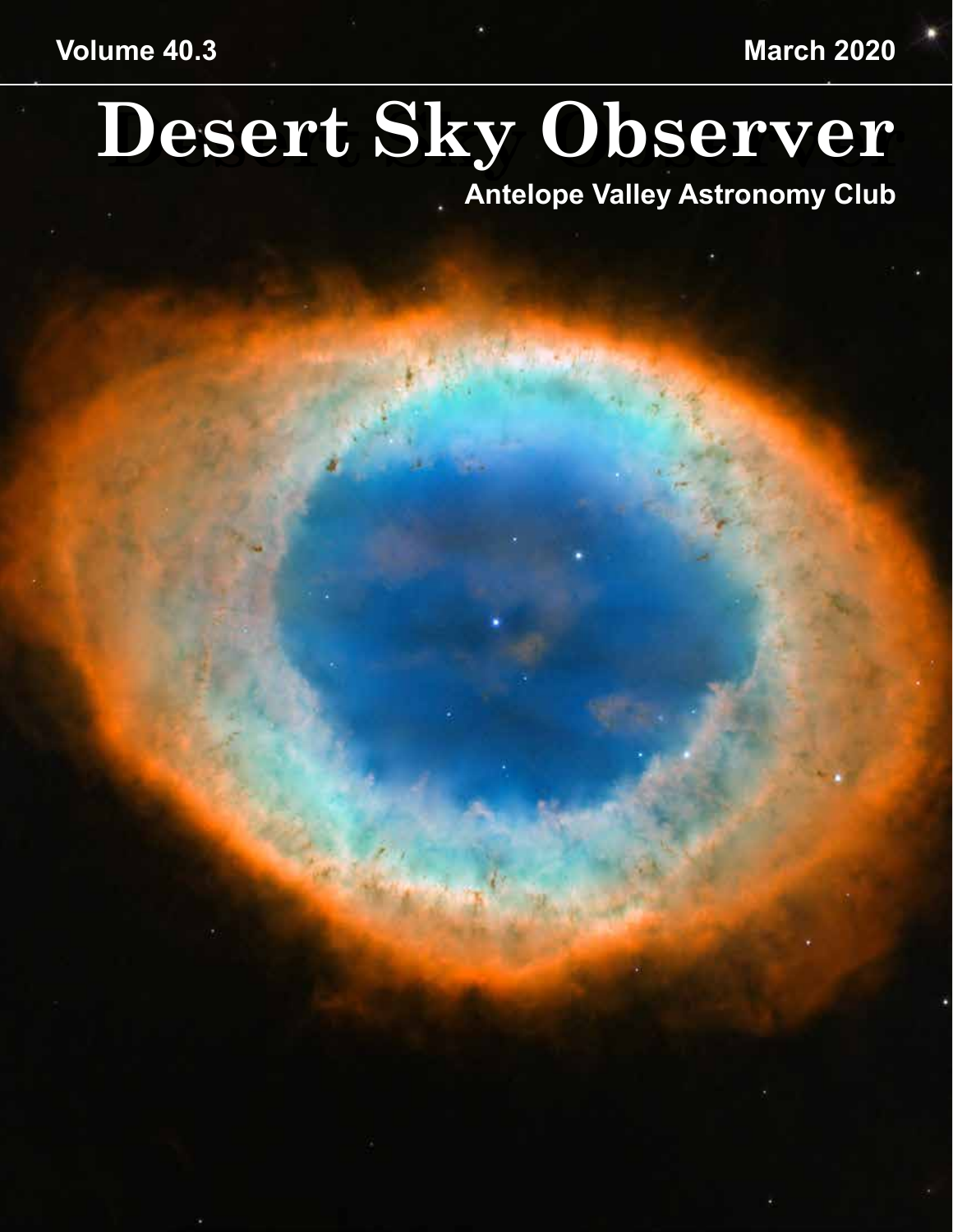## **Desert Sky Observer** March 2020

Parking Lot

Sage Planetarium

#### Upcoming Events

- March 3: Primary Election, Get Out and Vote
- March 13: Club Meeting
- March 21: Messier Marathon at Red Cliffs
- March 28: PDW Moonwalk
- April 10: Club Meeting
- April 18: PDW Moonwalk
- April 24: College of the Canyons Star Party



Board Members

**President:** Darrel Bennet (661) 220-0122 president@avastronomyclub.org

**Vice-President:** Matt Leone (661) 713-1894 vice-president@avastronomyclub.org

**Secretary:** Rose Moore (661) 972-1953 secretary@avastronomyclub@org

**Treasurer:** Rod Girard (661) 803-7838 treasurer@avastronomyclub@org

#### Appointed Positions

**Newsletter Editor:** Phil Wriedt (661) 917-4874 dso@avastronomyclub.org

> **Equipment & Library:** John VanEvera 661-754-1819 library@avastronomyclub.org

> **Club Historian:** vacant history@avastronomyclub.org

**Webmaster:** Steve Trotta (661) 269-5428 webmaster@avastronomyclub.org

**Astronomical League Coordinator:** Frank Moore (661) 972-4775 al@avastronomyclub.org

# www.avastronomyclub.org

ANTELOPE VALLEY **ASTRONOMY CLUB, INC.** 

#### Monthly Meetings

Monthly meetings are held at the **S.A.G.E. Planetarium** in Palmdale, the second Friday of each month except December. The meeting location is at the northeast corner of Avenue R and 20<sup>th</sup> Street East. Meetings start at 7 p.m. and are open to the public. *Please note that food and drink are not allowed in the planetarium.*

Entrance<br>
E Avenue R<br>
E Avenue R<br>
E Avenue R<br>
P<br>
E Avenue R<br>
P<br>
E Avenue R<br>
P<br>
B<br>
E Avenue R<br>
P<br>
B<br>
E Avenue R

Entrance

#### Membership

Membership in the Antelope Valley Astronomy Club is open to any individual or family.

The Club has three categories of membership.

- Family membership at \$30.00 per year.
- Individual membership at \$25.00 per year.
- Junior membership at \$15.00 per year.

Membership entitles you to ...

- The Desert Sky Observer -- monthly newsletter
- The Reflector -- the publication of the Astronomical League.
- The AVAC Membership Manual.
- To borrow club equipment, books, videos, and other items.

#### **AVAC**

#### **PO Box 8545 Lancaster, CA 93539-8545**

Visit the Antelope Valley Astronomy Club website at [www.avastronomyclub.org/](http://www.avastronomyclub.org/).



The Antelope Valley Astronomy Club, Inc. is a §503(c)(3) Non-Profit Corporation.

The AVAC is a Sustaining Member of The Astronomical League and the International Dark-Sky Association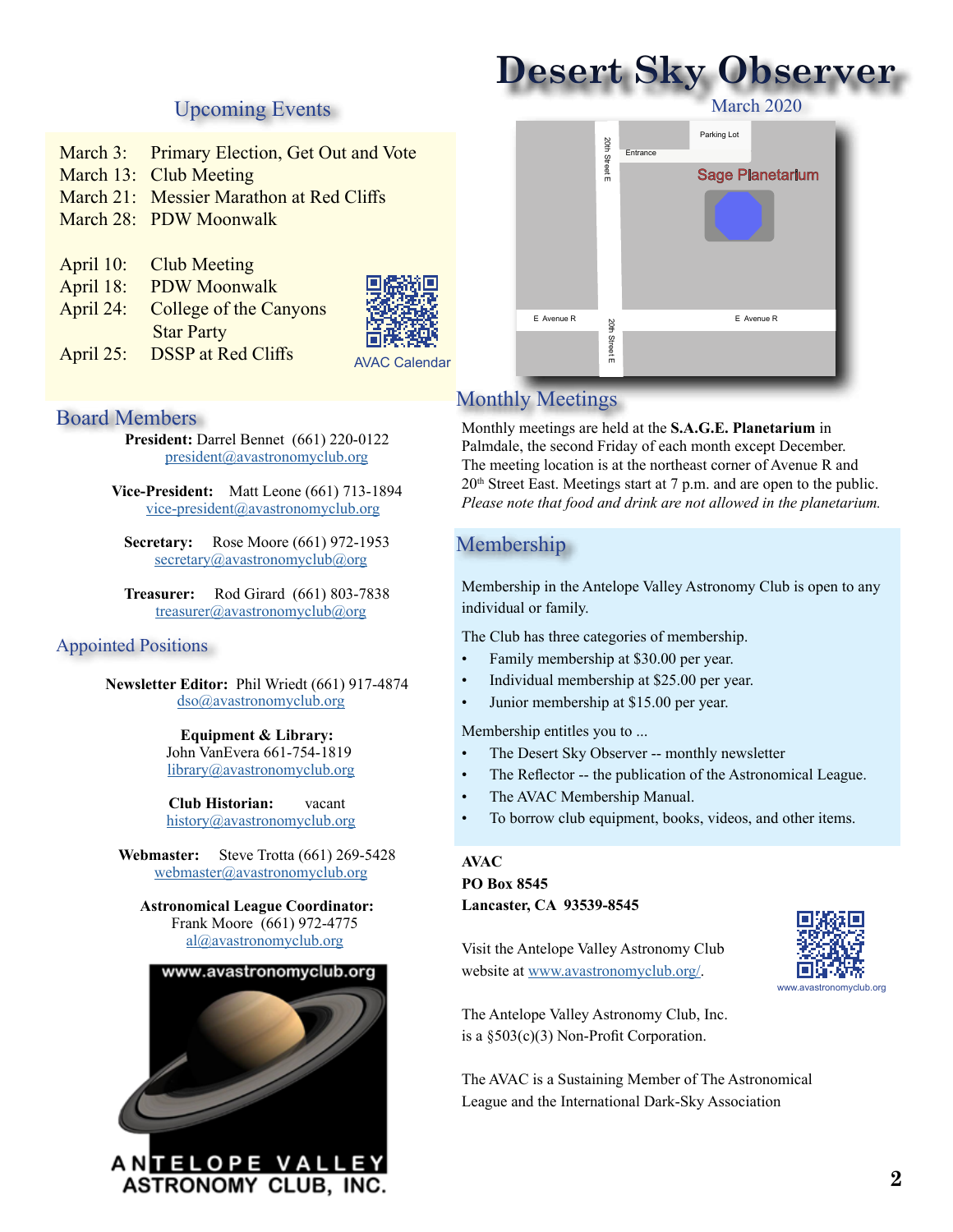

#### President's Message

By Darrel Bennet

Well, once again we had another slow month for astronomy. Either it's been cloudy or windy or both, not very good for going out and doing some viewing.

I did go on a family camping trip up to Lone Pine. The night sky was great, but I didn't have room for my telescope because the car was already full of our camping stuff, plus it was really cold at night; it would be a great place for a star party although it's probably too far away for most people.

On February 29 we had our beginner's class at the SAGE Planetarium to show members how to use the club's telescopes and teach them how to use setting circles and later we were at Prime Desert Woodlands for our monthly star party. As you can guess it was cold and windy again, but Rod and I still set up our scopes. Rod was having a little trouble with his scope and had to operate it manually, but all together there were 47 people that showed up for the walk and viewing.

Our next club meeting will be on Friday the 13th at the SAGE. On March 21 we will be doing the Messier Marathon at Red Cliffs and we're hoping for great weather that night.

We are still working on a trip to Mt. Wilson but the 3 dates we asked for have been taken already. We'll let you know what we can get.

Until then keep looking up.

Darrel



#### On The Cover

This new image shows the dramatic shape and colour of the Ring Nebula, otherwise known as Messier 57.

From Earth's perspective, the nebula looks like a simple elliptical shape with a shaggy boundary. However, new observations combining existing ground-based data with new NASA/ESA Hubble Space Telescope data show that the nebula is shaped like a distorted doughnut. This doughnut has a rugby-ball-shaped region of lower-density material slotted into in its central "gap", stretching towards and away from us.

Credit: NASA, ESA, and C. Robert O'Dell (Vanderbilt University).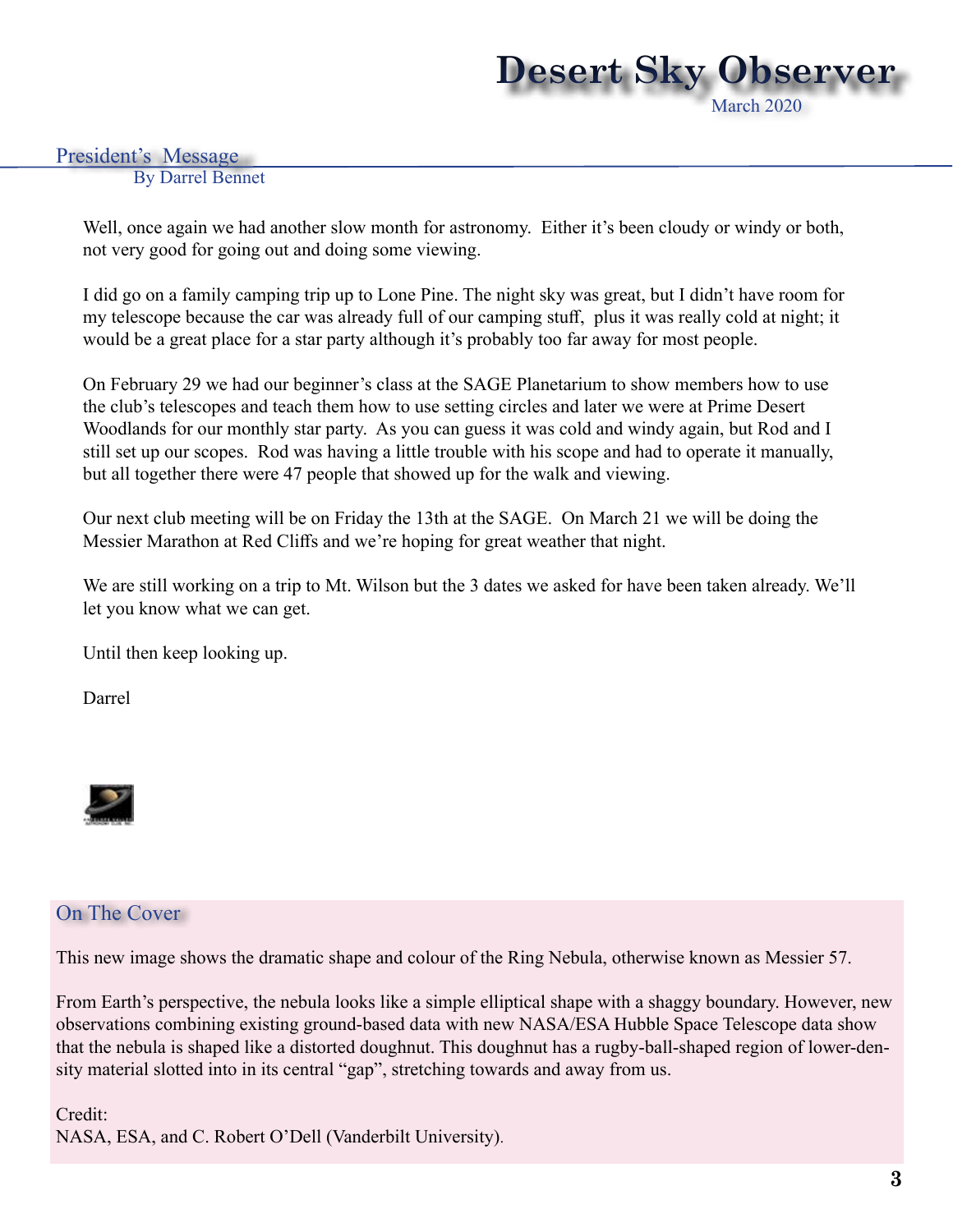

#### From the Secretary

By Rose Moore

Welcome March! We start off March with a club meeting on Friday, March 13th, when Frank Moore will be giving a presentation on the Messier objects! This is the program Frank gave at Red Rock Canyon last year, and it was a very informative presentation!

We have the following speakers lined up so far: April/Tim Thompson; May/Dr. Eric Becklin; June/Tom Hames; July/speaker thru the NASA Speaker Bureau; August and September/open; November/Tom Hames. Potential speakers are Geo Somoza and member Rod Girard.

On Saturday March 21st, is our first star party of the year, and our Messier Marathon! This year we are having this event at Red Cliffs Natural Area off the CA-14. An email with directions and a link for a map will be sent before the event. The club will supply charcoal for grilling, but members are responsible for bringing their own food to grill. You may bring a snack or side dish to share with other members. The club will supply drinks. There are 2 or 3 tables and benches to sit on, but you may want to also bring a chair. There are vault toilets. There is no running water. Cell signal is poor and unreliable. Arrival time is approximately 4pm on Saturday. This site is reserved for us overnight via special permit, until Sunday at 8am.

We plan to have a Prime Desert Woodland Moon Walk on Saturday March 28th at 7:30pm; we need members with telescopes to help support this event. April's Moon Walk will be on Saturday, April 18th at 8pm, weather permitting.

Also coming up in April is a College of the Canyons Star Party! The date is Friday, April 24th from 7:30 to 10pm. Further information, directions and a map will be sent before the event!

We have the order form for Bee's Embroidery in Lancaster, so that we may order clothes items with the AVAC logo. Phil has placed a sample of the order sheet in the February DSO. Please look it over! We have several t-shirts, a kid t-shirt, hats, and a hoodie available with our club logo. Do not use the sample sheet in the DSO to order on your own!! We will be taking orders and it will be sent in all at once to Bee's. Money must be given at the time of ordering, either check or cash to our Treasurer Rod, at our next club meeting in March or upcoming events. You will need to add tax to your order. If you want your name added it will be \$5 additional. We will take orders for several weeks so that members ordering may be able to attend either a club meeting or outreach event to place their order. If any questions please email me!

Rose

#### Member Scope for Sale

Member Duane Lewis is selling his 9.25 inch Celestron CGEM OTA with the tripod, CGE mount, counterweights, one 1.25" 20mm Plossl eyepiece, a 1.25"diagonal and a 2" diagonal, telrad mount, and a Denkmeir (unknown model) binocular viewer. The OTA was tuned up by member Don Bryden before he moved. It has not been used since. Price is \$1200. Duane is unable to have this set up for viewing because of lack of space. So arrangements will have to be made for viewing the scope and accessories. For more info please contact Duane by email only: gurba1826@gmail.com -- or contact Rose by email: rmorion@bak.rr.com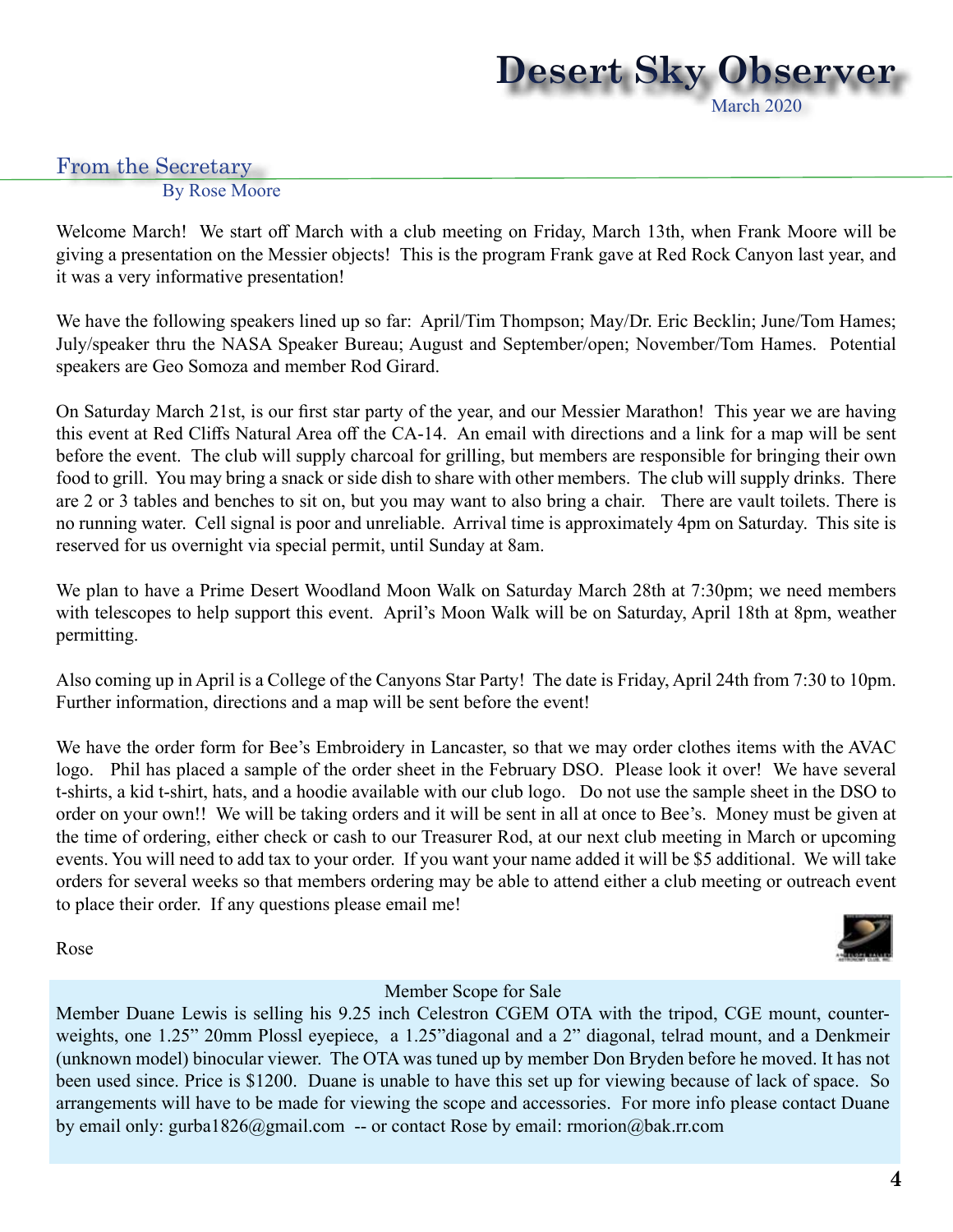# **Desert Sky Observer** March 2020

# A Messier Marathon?

The French astronomer Charles Messier was born in 1730 and began his career at the age of 21. He was one of the first people in France to observe the predicted return of Halley's Comet in 1759, and became obsessed with comets - so much so that King Louis XV called him the 'comet ferret'.

During his lifetime, Messier discovered 13 comets independently and shared credit for the discovery of six more. However, it is his catalogue of astronomical objects that has given him the lasting fame he sought as a comet hunter.

The catalogue started as a personal reference as he scanned the skies in his small telescope. The blurry objects he cataloged appeared identical to comets, but did not move in relation to the background stars the way a comet would. More than two centuries later, these 110 objects are still referred to as the 'Messier objects' and they include some of the most observed astronomical objects that lie outside of the solar system. Many Messier objects are observable with a pair of binoculars or through a small telescope. Others require a more powerful telescope to make out details in the object.

#### **Types of Messier Objects**

There are four main types of astronomical objects included in Messier's list - open clusters, globular clusters, galaxies and nebulae.

- An **open cluster** is simply a grouping of stars in the sky. These stars often form from an associated cloud of gas and dust and can be quite young in age.
- A **globular cluster** is a gravitationally-bound concentration of approximately 10,000 to one million stars, populating the halo or bulge of the Milky Way. Globular clusters are believed to be very old and formed from an earlier generation of stars.
- A **galaxy** is a huge mass of stars and dust with upwards of several million stars. They are further classified by appearance, resulting in spiral galaxies which have a spiral structure; elliptical galaxies which are of ellipsoidal shape; and irregular galaxies which have irregular shapes.
- A **nebula** is an interstellar cloud of gas and dust. There are two types in Messier's catalogue: diffuse nebulae, which are clouds of interstellar gas and dust; and planetary nebula, which are essentially shells of gas expelled by a star as it shrinks from a red giant to white dwarf.

#### **The Messier Marathon**

Once a year, in the spring, it's possible to observe all the Messier objects in one night. For more information on this fun and exciting night, visit our [Messier Marathon](http://www.avastronomyclub.org/links-5/observing/messier.html) page.



A star party that is devoted to observing as many of the Messier objects as possible in a single evening has come to be called a "Messier Marathon." These turn out to be some of the most memorable evenings of

stargazing that you'll do - not only because of the quantity of objects that you can observe, but because you're 'forced' to interact with the breadth of the night sky in a short period of time.

How is it possible to see what amounts to an entire year's worth of deep sky objects in just one night? With a lot of planning and patience (See [Messier Marathon Tips\)](http://www.avastronomyclub.org/links-5/observing/messier/10-links/observing/29-marathon-tips.html). After a review of your planisphere, you can determine that it's possible to see all of the Messier Objects if you try during the period near the Spring Equinox of March 17-24. Anything can happen at this time of year though; clouds, rain, high winds. Many roadblocks to success are possible/probable.

There is a suggested order to observing the Messier objects in one evening. This logical progression across the night sky has little to do with the order of Charles Messier's list! This [suggested order](http://www.avastronomyclub.org/links-5/observing/messier/10-links/observing/30-marathon-order.html) has been established after many years of Messier Marathoning - give it a try and see what you think.

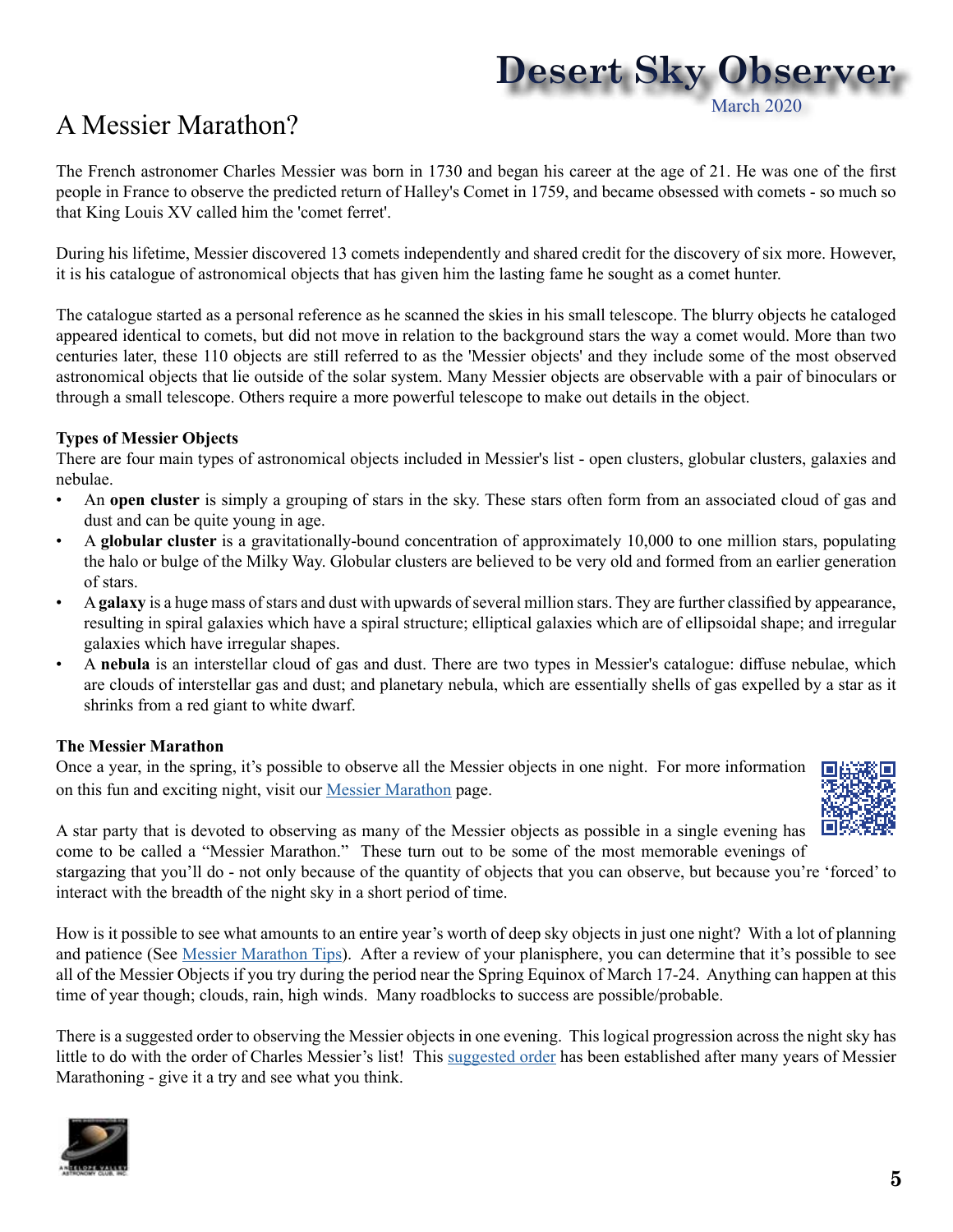

#### Dark Sky Observing Sites



**The Red Cliffs Natural Area** is part of **Red Rock Canyon State Park** is a day use area and is not for use by the public after dark. The Club gets a special permit for a star party and pays a fee.

To get there: Take the CA-14 north 25 miles past Mojave. You will see giant red cliffs on the right side and a small sign that says "Red Cliffs Natural Area" and a dirt road. (If you see the large sign for the Ricardo campground, you drove a mile too far). Follow the road to the large parking lot (that hasn't been graded in a long time). Elevation is 2410 feet. There is a vault toilet.

The Chuchupate parking lot is a half a mile beyond the Mt Pions ranger station (on some maps The Chuchupate Ranger Sta., the parking lot is also called Frazier Mountain Trailhead). To get there, take the Frazier Mountain Park Rd east about 7 miles from I-5, to Lake Of The Woods, Turn left on Lockwood Valley Rd. ( If you see Mike's Pizza on your left you missed the turn) In less than a mile there is a road to the left, go past the ranger station, the parking lot is on the right. The Club gathers in the upper end of the lot. The Elevation is 5430 feet. There is a vault toilet.



Frazier Mountain Park Rd To I-5 Chuchupate Parking Lot Mt Pinos District nger Station Cuddy Valley Rd To Mt Pinos Lockway Valley Rd Lake of the Woods Mike's Pizza Market Deli

Saddleback Butte State Park is east of 170th Street East between Avenue I and Avenue K. Elevation 3651 feet. Temperatures in summer average 95° with a high of 115, $\degree$  winter average lows are 33 $\degree$  with occasional snow. There are 37 individual campsites and one group campsite. When the club has a star party there

the group campsite is used. Individual campsites cost \$20 per night. Enter off Avenue K.



Saddleback Butte State Park

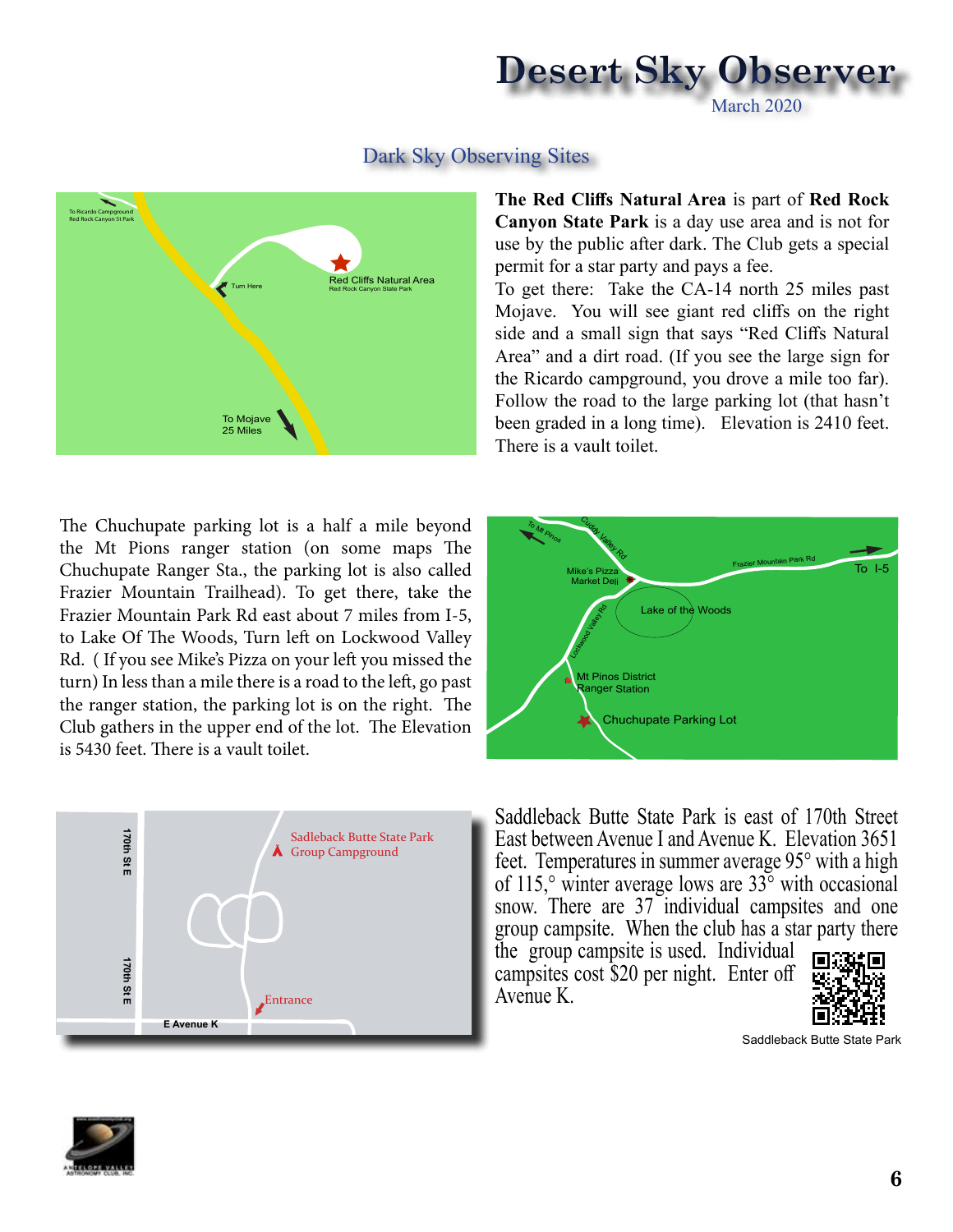

# **Dim Delights in Cancer**

David Prosper, NASA Night Sky Network

**Cancer the Crab** is a dim constellation, yet it contains one of the most beautiful and easy-to-spot star clusters in our sky: the **Beehive Cluster**. Cancer also possesses one of the most studied exoplanets: the superhot super-Earth, **55 Cancri e**. Find Cancer's dim stars by looking in between the brighter neighboring constellations of Gemini and Leo. Don't get frustrated if you can't find it at first, since Cancer isn't easily visible from moderately light polluted areas. Once you find Cancer, look for its most famous deep-sky object: the **Beehive Cluster**! It's a large open cluster of young stars, three times larger than our Moon in the sky. The Beehive is visible to unaided eyes under good sky conditions as a faint cloudy patch, but is stunning when viewed through binoculars or a wide-field telescope. It was one of the earliest deep-sky objects noticed by ancient astronomers, and so the Beehive has many other names, including Praesepe, Nubilum, M44, the Ghost, and Jishi qi. Take a look at it on a clear night through binoculars. Do these stars look like a hive of buzzing bees? Or do you see something else? There's no wrong answer, since this large star cluster has intrigued imaginative observers for thousands of years.

55 Cancri is a nearby binary star system, about 41 light years from us and faintly visible under excellent dark sky conditions. The larger star is orbited by at least five planets including 55 Cancri e, (a.k.a. Janssen, named after one of the first telescope makers). Janssen is a "super-earth," a large rocky world 8 times the mass of our Earth, and orbits its star every 18 hours, giving it one of the shortest years of all known planets! Janssen was the first exoplanet to have its atmosphere successfully analyzed. Both the Hubble and recently-retired Spitzer space telescopes confirmed that the hot world is enveloped by an atmosphere of helium and hydrogen with traces of hydrogen cyanide: not a likely place to find life, especially since the surface is probably scorching hot rock. The NASA Exoplanet Catalog has more details about this and many other exoplanets at [bit.ly/](http://bit.ly/nasa55cancrie) [nasa55cancrie](http://bit.ly/nasa55cancrie).

How do astronomers find planets around other star systems? The Night Sky Network's "How We Find Planets" activity helps demonstrate both the transit and wobble methods of exoplanet detection: [bit.ly/findplanets](http://bit.ly/findplanets). Notably, 55 Cancri e was discovered via the wobble method in 2004, and then the transit method confirmed the planet's orbital period in 2011!

Want to learn more about exoplanets? Get the latest NASA news about worlds beyond our solar system at [nightsky.jpl.nasa.gov](http://nightsky.jpl.nasa.gov). NASA Night Sky Notes March 2020

Continued on next page. . . . .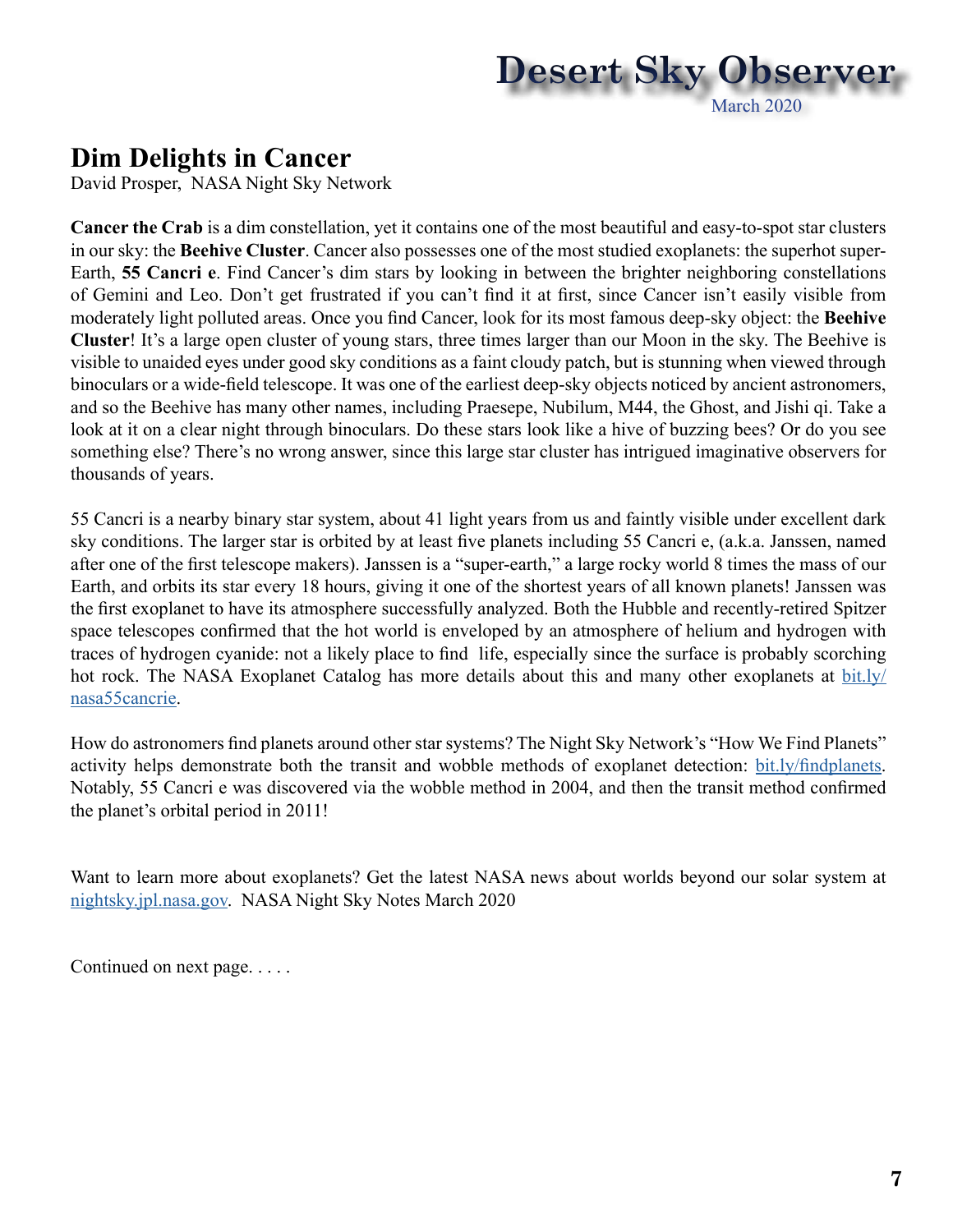March 2020

Artist concept of 55 Cancri e orbiting its nearby host star. Find details from the Spitzer Space Telescope's close study of its atmosphere at: [bit.ly/](http://bit.ly/spitzer55cancrie) [spitzer55cancrie](http://bit.ly/spitzer55cancrie) and the Hubble Space Telescope's observations at [bit.ly/hubble55cancrie](http://bit.ly/hubble55cancrie) Credit: NASA/JPL-Caltech





Look for Cancer in between the "Sickle" or "Question Mark" of Leo and the bright twin stars of Gemini. You can't see the planets around 55 Cancri, but if skies are dark enough you can see the star itself. Can you see the Beehive Cluster?

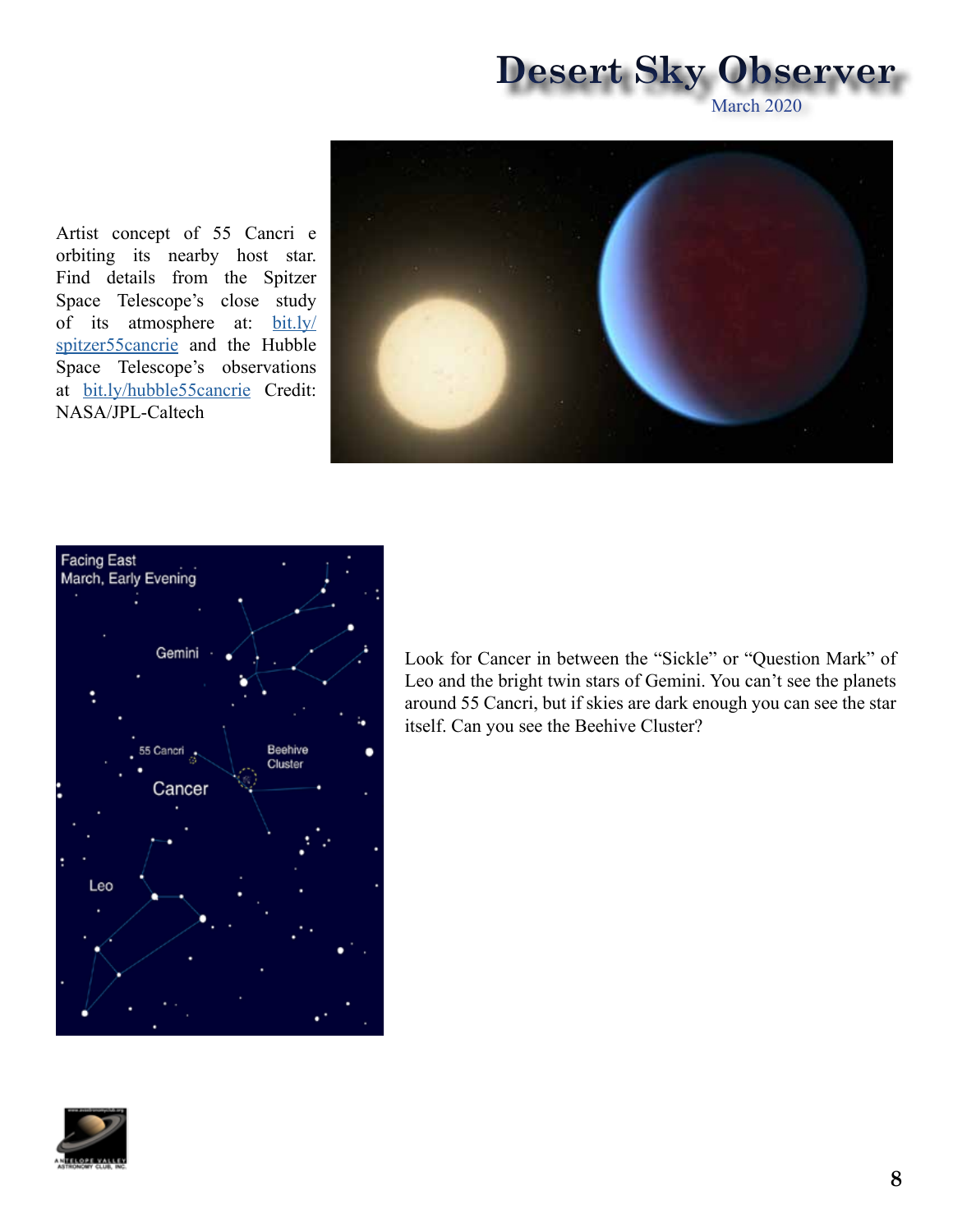### Space News

News from around the Net

#### **How interferometry works, and why it's so powerful for astronomy**

When astronomers talk about an optical telescope, they often mention the size of its mirror. That's because the larger your mirror, the sharper your view of the heavens can be. It's known as resolving power, and it is due to a property of light known as diffraction. . . . . (continued at [https://phys.org/](https://phys.org/news/2020-02-interferometry-powerful-astronomy.html) [news/2020-02-interferometry-powerful-astronomy.html](https://phys.org/news/2020-02-interferometry-powerful-astronomy.html) )

#### **NASA's Insight Detects Many Marsquakes on the Red Planet**

Mars quivers regularly with barely discernable quakes, caused by fracturing in the brittle crust as the planet's interior cools. That's the takeaway from the first 10 months of observations by NASA's Interior Exploration using Seismic Investigations, Geodesy and Heat Transport (Insight) lander, . . . . ( continued at [https://www.skyandtelescope.com/astronomy-news/nasas-insight-detects-many-marsquakes-on]( https://www.skyandtelescope.com/astronomy-news/nasas-insight-detects-many-marsquakes-on-the-red-planet/)[the-red-planet/]( https://www.skyandtelescope.com/astronomy-news/nasas-insight-detects-many-marsquakes-on-the-red-planet/) )

#### **Stargazing with computers: What machine learning can teach us about the cosmos**

Gazing up at the night sky in a rural area, you'll probably see the shining moon surrounded by stars. If you're lucky, you might spot the furthest thing visible with the naked eye—the Andromeda galaxy. It's the nearest neighbor to our galaxy, the Milky Way. But that's just the tiniest fraction of what's out there. ( continued at <https://phys.org/news/2020-02-stargazing-machine-cosmos.html> )

#### **Proxima Centauri: The closest exoplanet to Earth**

Astronomers are finding new exoplanets nearly every day. But this particular answer probably won't change, because astronomers have already found two planets orbiting Proxima Centauri, the closest star to our Sun. One of them was discovered in 2016, and is just slightly larger than Earth. Even more exciting, it orbits in the habitable zone of its star, where temperatures allow liquid water – and therefore possibly life. ( continued at [https://astronomy.com/news/2020/02/](https://astronomy.com/news/2020/02/proxima-centauri-the-closest-exoplanet-to-earth) [proxima-centauri-the-closest-exoplanet-to-earth](https://astronomy.com/news/2020/02/proxima-centauri-the-closest-exoplanet-to-earth) )

#### **Could alien life hitchhike to Earth on space rocks from other stars?**

The theory of panspermia — the idea that simple life can travel from world to world — is back in the limelight after several interstellar objects were discovered in our solar system. Did life on Earth come from Mars, or perhaps even another star system? For generations, some astronomers have speculated about whether our planet was pollinated with an alien seed. . . . . continued at [https://astronomy.com/news/2020/02/could-alien-life-hitchhike-from-other-stars-on-as](https://astronomy.com/news/2020/02/could-alien-life-hitchhike-from-other-stars-on-asteroids-and-comets)[teroids-and-comets](https://astronomy.com/news/2020/02/could-alien-life-hitchhike-from-other-stars-on-asteroids-and-comets) )

# **Desert Sky Observer** March 2020









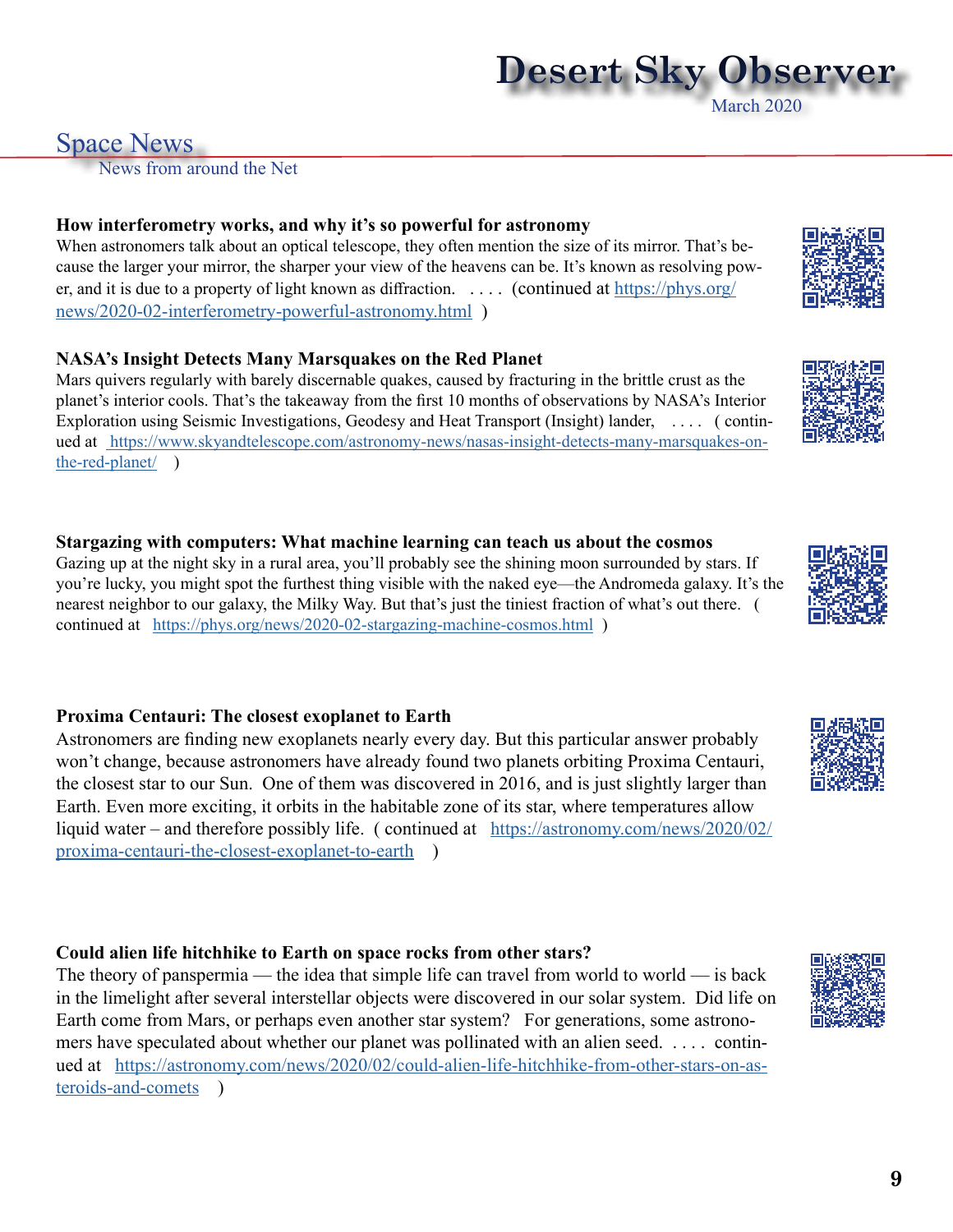#### **Earth has a new mini-moon -- but it's only temporary**

It's not the moon, but you can call it mini-moon. Earth has captured a tiny object and pulled it into orbit. The asteroid, known as 2020 CD3, is only the second asteroid known to orbit Earth. And while it won't last, this asteroid acts as a temporary mini-moon whirling around our planet. . . . . . (continued at [https://www.cnn.com/2020/02/26/world/earth-mini-moon-asteroid-scn-trnd/](https://www.cnn.com/2020/02/26/world/earth-mini-moon-asteroid-scn-trnd/index.html ) [index.html](https://www.cnn.com/2020/02/26/world/earth-mini-moon-asteroid-scn-trnd/index.html ) )

#### **Astronomy student discovers 17 new planets, including Earth-sized world**

University of British Columbia astronomy student Michelle Kunimoto has discovered 17 new planets, including a potentially habitable, Earth-sized world, by combing through data gathered by NASA's Kepler mission. . . . . (continued at [https://phys.org/news/2020-02-astronomy-stu](https://phys.org/news/2020-02-astronomy-student-planets-earth-sized-world.html   )[dent-planets-earth-sized-world.html](https://phys.org/news/2020-02-astronomy-student-planets-earth-sized-world.html   ) )

#### **Earth formed much faster than previously thought, new study shows**

The precursor of our planet, the proto-Earth, formed within a time span of approximately five million years, shows a new study from the Centre for Star and Planet Formation (StarPlan) at the Globe Institute at the University of Copenhagen. ..... (continued at [https://www.sciencedai]( https://www.sciencedaily.com/releases/2020/02/200220130509.htm)[ly.com/releases/2020/02/200220130509.htm]( https://www.sciencedaily.com/releases/2020/02/200220130509.htm) )

#### **Newest solar telescope produces first images**

Just released first images from the National Science Foundation's Daniel K. Inouye Solar Telescope reveal unprecedented detail of the sun's surface and preview the world-class products to come from this preeminent 4-meter solar telescope. NSF's Inouye Solar Telescope, on the summit of Haleakala, Maui, in Hawai'i, will enable a new era of solar science and a leap forward in understanding the sun and its impacts on our planet. . . . . (continued at [https://www.science]( https://www.sciencedaily.com/releases/2020/01/200129131449.htm)[daily.com/releases/2020/01/200129131449.htm]( https://www.sciencedaily.com/releases/2020/01/200129131449.htm) )

#### **Hubble finds hints the Sombrero galaxy had a turbulent past**

New data from the Hubble Space Telescope reveals the popular Sombrero galaxy may have had a more violent past than previously thought. Based on the number of metal-rich stars Hubble spotted in the galaxy's extended halo, astronomers think the seemingly serene Sombrero galaxy could have once went through a major merger with another galaxy. .... (continued at [https://]( https://astronomy.com/news/2020/02/hubble-finds-hints-the-sombrero-galaxy-had-a-turbulent-past) [astronomy.com/news/2020/02/hubble-finds-hints-the-sombrero-galaxy-had-a-turbulent-past]( https://astronomy.com/news/2020/02/hubble-finds-hints-the-sombrero-galaxy-had-a-turbulent-past) )











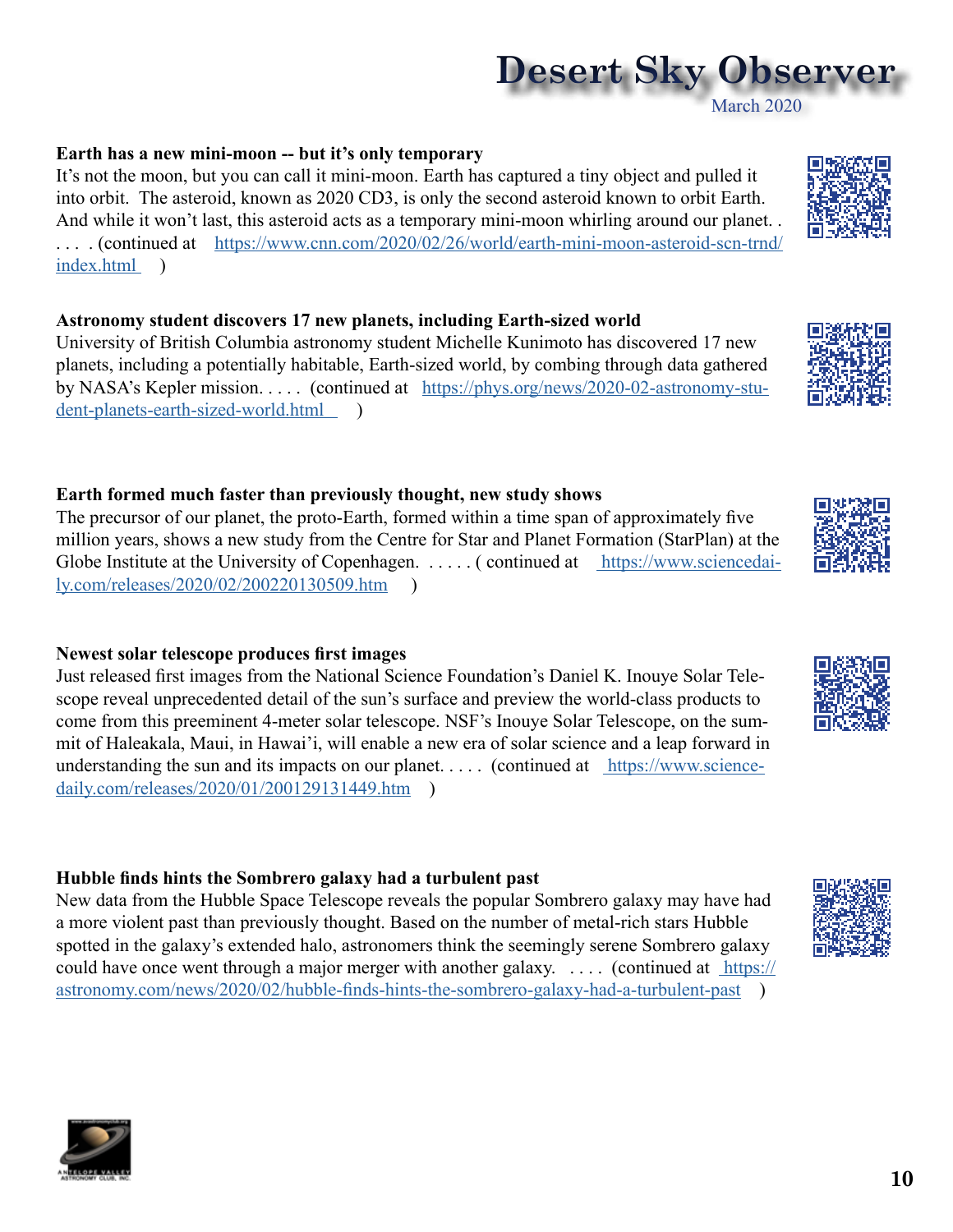March 2020

 The **Sun** starts the month in Aquarius and moves into Pisces by the end of the month

 **Mercury** spends the early mornings this month gradually gaining separation from the Sun, achieving greatest elongation west of 28° on the 24th

 **Venus** rules the western evening sky. Venus passes 2° north of Uranus on the 8th/9th. It achieves its greatest elongation west of 46° on the 24th. The Moon passes 7° to its south on the 27th-28th.

 **Mars** spends the month in Sagittarius. It passes within 1°of Jupiter on the 20th and of Saturn on the 31st. The waning crescent Moon will be within 10° of all 3 bodies on the 18th

 **Jupiter** remains part of a cluster of planets visible in the morning twilight. The waning crescent Moon passes 1.5° to is south on the 18th. In conjuction with Mars on the 20th.

 **Saturn** starts the month in Sagittarius and slowly crosses into Capricorn by the middle of the month. On the 18th it's less than 6° from a waning crescent Moon. Mars passes within 1°of Saturn on the morning of the 31st.

 **Uranus** will spend the month in southern Aries at magnitude 5.8.

 **Neptune** will spend the month in northeast Aquarius at mag. 7.9.

#### Planet Summary Sun and Moon Rise and Set



#### **Sun and Moon Rise and Set\***

| Date      | Moonrise | Moonset | Sunrise | Sunset |
|-----------|----------|---------|---------|--------|
| 3/1/2020  | 10:16    | 00:23   | 06:21   | 17:49  |
| 3/5/2020  | 13:30    | 03:22   | 06:16   | 17:53  |
| 3/10/2020 | 20:24    | 08:06   | 07:09   | 18:57  |
| 3/15/2020 | 01:02    | 11.22   | 07:02   | 19:01  |
| 3/20/2020 | 05:19    | 15:54   | 06:56   | 19:05  |
| 3/25/2020 | 07:48    | 20:30   | 06:49   | 19:09  |
| 3/30/2020 | 10:33    | 00:17   | 06:42   | 19:13  |

#### **Planet Data\***

| March 1      |       |         |       |         |           |  |  |  |  |
|--------------|-------|---------|-------|---------|-----------|--|--|--|--|
|              | Rise  | Transit | Set   | Mag     | Phase $%$ |  |  |  |  |
| Mercury      | 05:44 | 11:24   | 17:03 | 2.90    | 6.43      |  |  |  |  |
| <b>Venus</b> | 08:14 | 14:49   | 21:24 | $-4.23$ | 62.17     |  |  |  |  |
| Mars         | 03:03 | 07:56   | 12:49 | 1.16    | 90.81     |  |  |  |  |
| Jupiter      | 03:41 | 08:39   | 13:36 | $-2.02$ | 99.43     |  |  |  |  |
| Saturn       | 04:12 | 09:14   | 14:17 | 0.67    | 99.88     |  |  |  |  |
| $M$ orob 15  |       |         |       |         |           |  |  |  |  |

|         | IVIAI VII IJ |         |       |         |        |  |  |  |  |
|---------|--------------|---------|-------|---------|--------|--|--|--|--|
|         | Rise         | Transit | Set   | Mag     | Phase% |  |  |  |  |
| Mercury | 05:54        | 11:24   | 16:55 | 0.54    | 38.70  |  |  |  |  |
| Venus   | 08:57        | 15:50   | 22:44 | $-4.31$ | 55.71  |  |  |  |  |
| Mars    | 03:47        | 08:43   | 13:38 | 0.96    | 89.67  |  |  |  |  |
| Jupiter | 03:55        | 08:54   | 13:52 | $-2.09$ | 99.26  |  |  |  |  |
| Saturn  | 04:22        | 09:25   | 14:28 | 0.68    | 99.83  |  |  |  |  |

| March 30 |       |         |            |         |        |  |  |  |  |
|----------|-------|---------|------------|---------|--------|--|--|--|--|
|          | Rise  | Transit | <b>Set</b> | Mag     | Phase% |  |  |  |  |
| Mercury  | 05:42 | 11:22   | 17:02      | 0.11    | 62.57  |  |  |  |  |
| Venus    | 08:41 | 15:51   | 23:02      | $-4.40$ | 47.58  |  |  |  |  |
| Mars     | 03:27 | 08:28   | 13:29      | 0.79    | 88.48  |  |  |  |  |
| Jupiter  | 03:04 | 08:04   | 13:03      | $-2.18$ | 99.12  |  |  |  |  |
| Saturn   | 03:26 | 08:30   | 13:34      | 0.67    | 99.78  |  |  |  |  |

\*Sun, Moon and Planetary date based on Quartz Hill, CA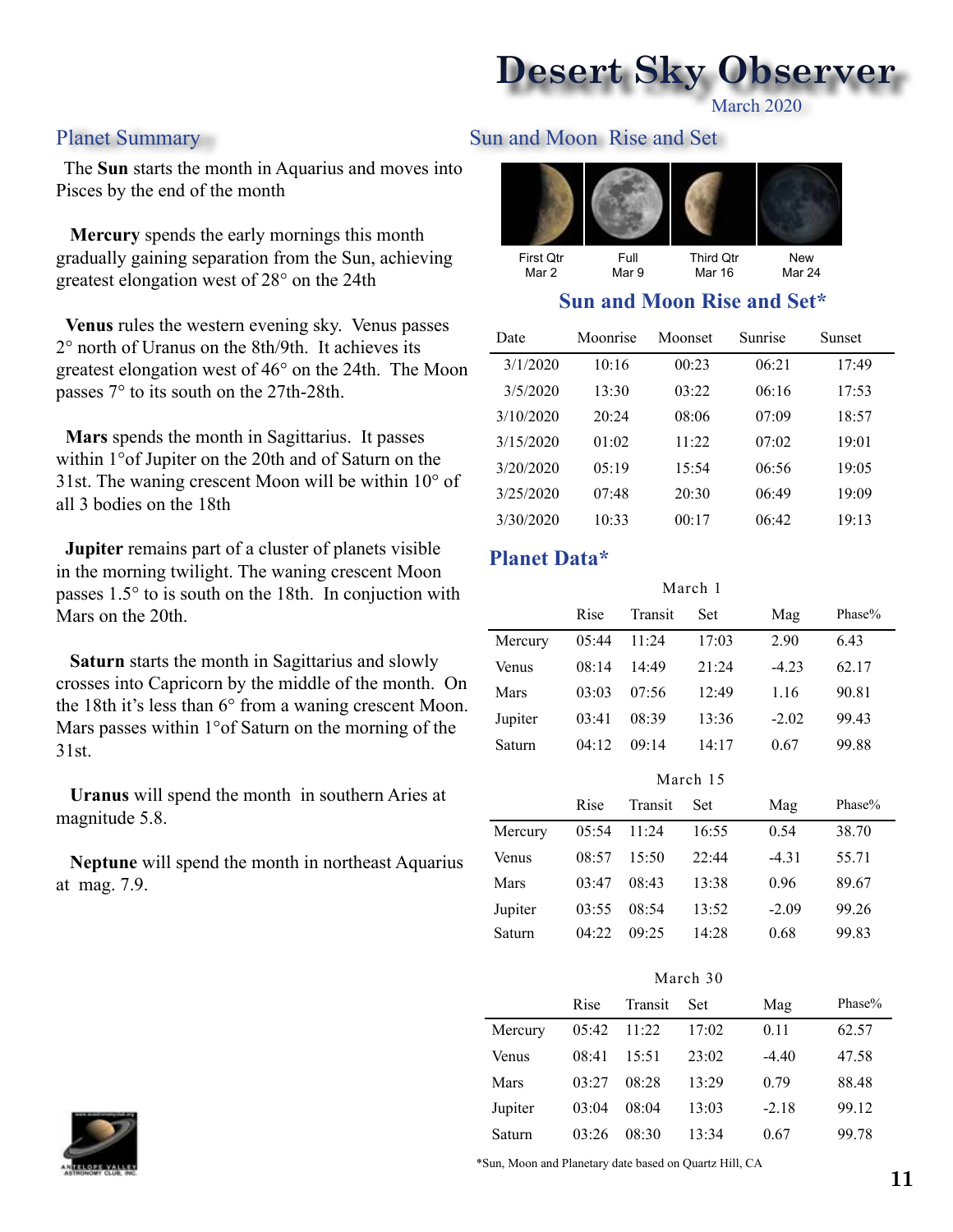



Location: Palmdale, CA 93551 Latitude: 34° 36' N, longitude: 118° 11' W Time: 2020 March 21, 21:00 (UTC -07:00)

Powered by: Heavens-Above.com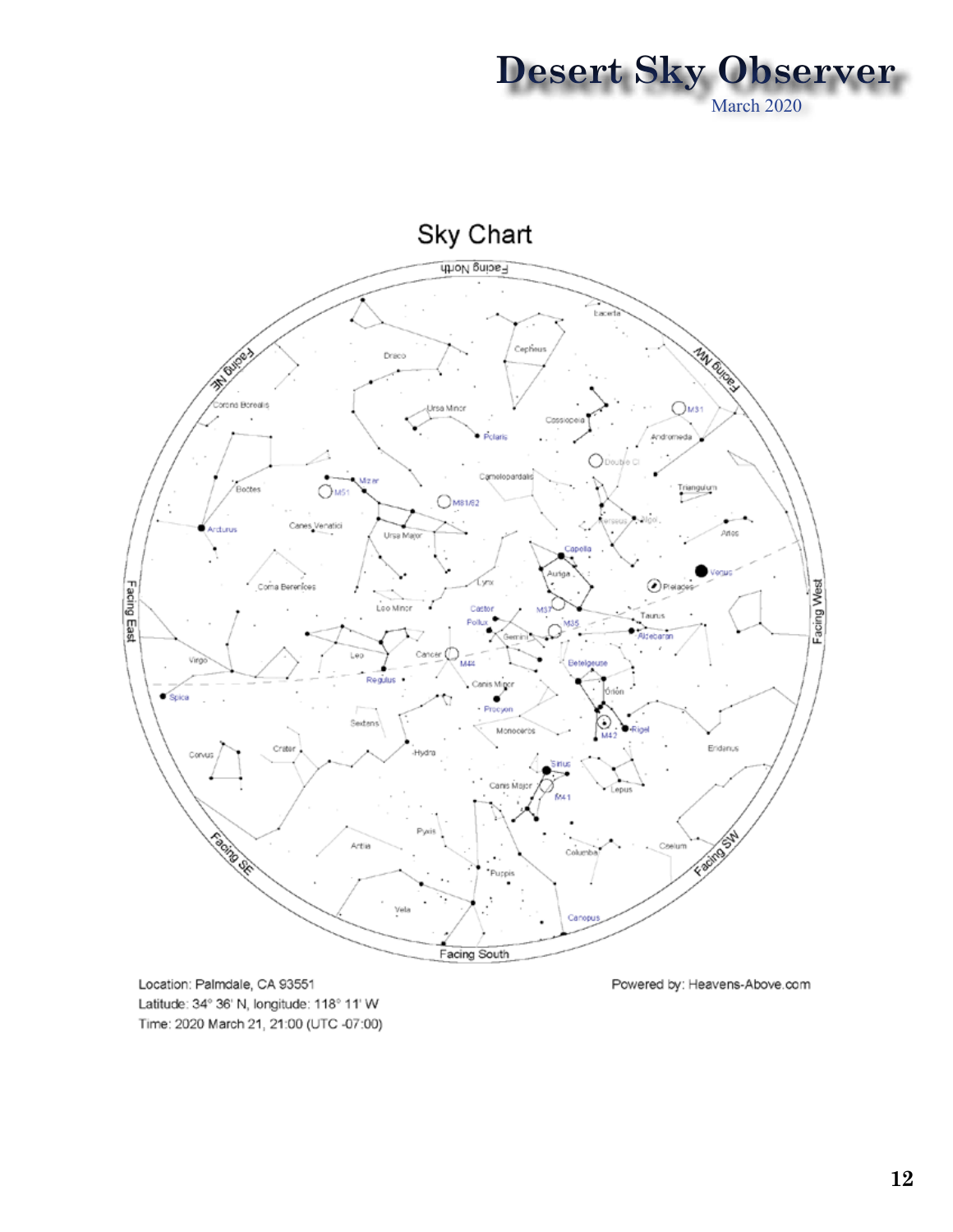## **Desert Sky Observer** March 2020

### Suggested Observing List

The list below contains objects that will be visible on the night of the AVAC Deep Sky Star Party or the Saturday nearest the New Moon. In this case March 21, 2020. The list is sorted by the transit time of the object.

| ID             | Type     | Const | <b>RA</b>   | Dec                 | Mag  | Rise   | Transit | Set    |
|----------------|----------|-------|-------------|---------------------|------|--------|---------|--------|
| M31            | Galaxy   | And   | 00h 42m 44s | $+41^{\circ} 16.1'$ | 4.3  | 05:06  | 13:40   | 22:14  |
| <b>NGC246</b>  | P Neb    | Cet   | 00h 47m 00s | $-11^{\circ} 53.0'$ | 10.9 | 08:15  | 13:44   | 19:13  |
| <b>NGC253</b>  | S Gal    | Scl   | 00h 47m 36s | $-25^{\circ}$ 17.0' | 7.1  | 08:58  | 13:45   | 18:32  |
| <b>NGC288</b>  | Globular | Scl   | 00h 52m 45s | $-26^{\circ} 35.0'$ | 8.1  | 09:07  | 13:50   | 18:32  |
| <b>NGC584</b>  | Galaxy   | Cet   | 01h 31m 21s | $-06^{\circ} 52.0'$ | 10.4 | 08:45  | 14:28   | 20:12  |
| M33            | Galaxy   | Tri   | 01h 33m 51s | $+30^{\circ} 39.6'$ | 6.2  | 06:51  | 14:31   | 22:11  |
| M76            | P Neb    | Per   | 01h 42m 18s | $+51^{\circ} 34.2'$ | 12.0 | 04:28  | 14:39   | 00:51  |
| <b>NGC663</b>  | Open     | Cas   | 01h 46m 00s | $+61^{\circ} 15.0'$ | 7.1  | Circum | 14:43   | Circum |
| <b>NGC752</b>  | Open     | And   | 01h 57m 48s | $+37^{\circ}$ 41.0' | 5.7  | 06:42  | 14:55   | 23:08  |
| <b>NGC869</b>  | Open     | Per   | 02h 20m 00s | $+57^{\circ} 08.0'$ | 4.3  | Circum | 15:17   | Circum |
| <b>NGC884</b>  | Open     | Per   | 02h 22m 18s | $+57^{\circ} 08.1'$ | 4.0  | Circum | 15:19   | Circum |
| <b>NGC908</b>  | Galaxy   | Cet   | 02h 23m 05s | $-21^{\circ} 14.0'$ | 10.2 | 10:19  | 15:20   | 20:21  |
| <b>NGC896</b>  | Neb      | Cas   | 02h 25m 28s | $+62^{\circ} 01.1'$ |      | Circum | 15:22   | Circum |
| <b>NGC896</b>  | Neb      | Cas   | 02h 25m 28s | $+62^{\circ} 01.1'$ |      | Circum | 15:22   | Circum |
| <b>NGC1027</b> | Open     | Cas   | 02h 42m 40s | $+61^{\circ}35.7'$  | 6.7  | Circum | 15:40   | Circum |
| <b>NGC1097</b> | S Gal    | For   | 02h 46m 18s | $-30^{\circ}$ 17.0' | 9.2  | 11:15  | 15:43   | 20:12  |
| HR963          | Dbl      | For   | 03h 12m 04s | $-28^{\circ} 59.2'$ | 3.9  | 11:36  | 16:09   | 20:42  |
| HR963          | Dbl      | For   | 03h 12m 04s | $-28^{\circ} 59.2'$ | 3.9  | 11:36  | 16:09   | 20:42  |
| <b>NGC1261</b> | Globular | Hor   | 03h 12m 18s | $-55^{\circ} 13.0'$ | 8.4  | 15:17  | 16:09   | 17:02  |
| <b>NGC1261</b> | Globular | Hor   | 03h 12m 18s | $-55^{\circ} 13.0'$ | 8.4  | 15:17  | 16:09   | 17:02  |
| <b>NGC1291</b> | Galaxy   | Eri   | 03h 17m 18s | $-41^{\circ} 06.4'$ | 8.5  | 12:38  | 16:14   | 19:50  |
| <b>NGC1302</b> | Galaxy   | For   | 03h 19m 51s | $-26^{\circ} 03.6'$ | 11.0 | 11:33  | 16:17   | 21:01  |
| <b>NGC1342</b> | Open     | Per   | 03h 31m 38s | $+37^{\circ} 22.6'$ | 6.7  | 08:17  | 16:29   | 00:40  |
| <b>NGC1432</b> | Neb      | Tau   | 03h 45m 50s | $+24^{\circ} 22.1'$ |      | 09:27  | 16:43   | 23:59  |
| <b>NGC1435</b> | Neb      | Tau   | 03h 46m 10s | $+23^{\circ} 45.8'$ |      | 09:29  | 16:43   | 23:57  |
| <b>NGC1435</b> | Neb      | Tau   | 03h 46m 10s | $+23^{\circ} 45.8'$ |      | 09:29  | 16:43   | 23:57  |
| M45            | Open     | Tau   | 03h 47m 30s | $+24^{\circ} 07.0'$ | 1.6  | 09:29  | 16:44   | 00:00  |
| <b>NGC1499</b> | Neb      | Per   | 04h 03m 14s | $+36^{\circ} 22.0'$ |      | 08:54  | 17:00   | 01:07  |
| <b>NGC1502</b> | Open     | Cam   | 04h 07m 50s | $+62^{\circ} 19.8'$ | 5.7  | Circum | 17:05   | Circum |
| <b>NGC1502</b> | Open     | Cam   | 04h 07m 50s | $+62^{\circ} 19.8'$ | 5.7  | Circum | 17:05   | Circum |
| <b>NGC1514</b> | P Neb    | Tau   | 04h 09m 17s | $+30^{\circ} 46.5'$ | 10.0 | 09:25  | 17:06   | 00:47  |
| <b>NGC1535</b> | P Neb    | Eri   | 04h 14m 16s | $-12^{\circ}$ 44.3' | 10.0 | 11:44  | 17:11   | 22:38  |
| <b>NGC1528</b> | Open     | Per   | 04h 15m 23s | $+51^{\circ} 12.9'$ | 6.4  | 07:06  | 17:12   | 03:19  |
| <b>NGC1579</b> | Neb      | Per   | 04h 30m 14s | $+35^{\circ} 16.7'$ |      | 09:26  | 17:27   | 01:28  |
| NGC1579        | Neb      | Per   | 04h 30m 14s | $+35^{\circ} 16.7'$ |      | 09:26  | 17:27   | 01:28  |
| <b>NGC1600</b> | Galaxy   | Eri   | 04h 31m 40s | $-05^{\circ} 05.2'$ | 11.1 | 11:40  | 17:29   | 23:17  |
| <b>NGC1662</b> | Open     | Ori   | 04h 48m 27s | $+10^{\circ} 56.1'$ | 6.4  | 11:12  | 17:45   | 00:19  |
| <b>NGC1664</b> | Open     | Aur   | 04h 51m 06s | $+43^{\circ} 40.4'$ | 7.6  | 08:58  | 17:48   | 02:38  |
| <b>NGC1784</b> | Galaxy   | Lep   | 05h 05m 27s | $-11^{\circ} 52.3'$ | 11.8 | 12:33  | 18:02   | 23:32  |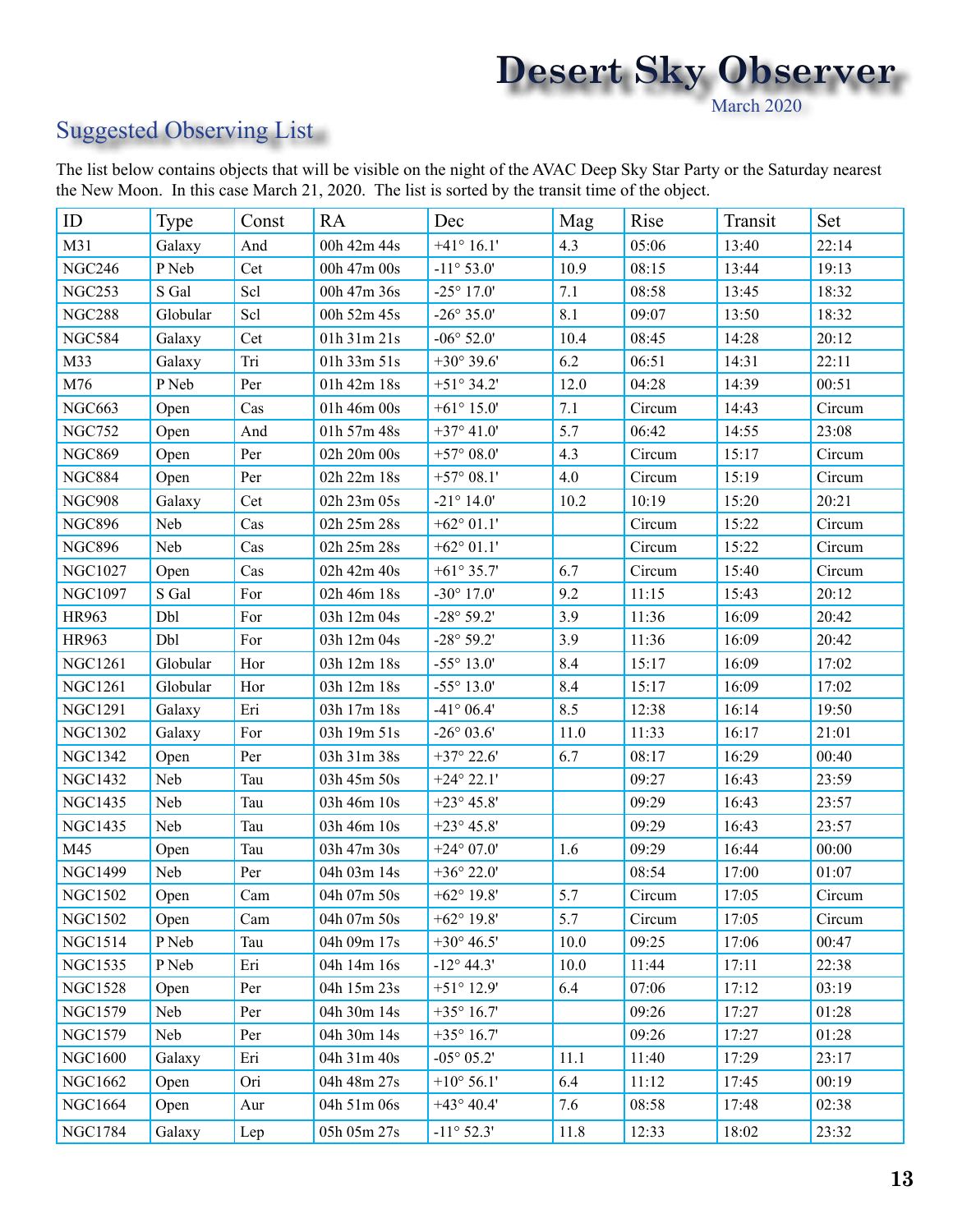| ID              | Type          | Const | <b>RA</b>   | Dec                  | Mag  | Rise  | Transit | Set   |
|-----------------|---------------|-------|-------------|----------------------|------|-------|---------|-------|
| <b>NGC1778</b>  | Open          | Aur   | 05h 08m 04s | $+37^{\circ} 01.4'$  | 7.7  | 09:55 | 18:05   | 02:15 |
| <b>NGC1807</b>  | Open          | Tau   | 05h 10m 43s | $+16^{\circ}31.3'$   | 7.0  | 11:17 | 18:08   | 00:58 |
| <b>NGC1851</b>  | Globular      | Col   | 05h 14m 06s | $-40^{\circ} 03.0'$  | 7.3  | 14:29 | 18:11   | 21:53 |
| C31             | <b>BrNeb</b>  | Aur   | 05h 16m 12s | $+34^{\circ} 16.0'$  |      | 10:17 | 18:13   | 02:09 |
| C <sub>31</sub> | <b>BrNeb</b>  | Aur   | 05h 16m 12s | +34 $\degree$ 16.0'  |      | 10:17 | 18:13   | 02:09 |
| <b>NGC1893</b>  | Open          | Aur   | 05h 22m 45s | $+33^{\circ} 24.7'$  | 7.5  | 10:27 | 18:20   | 02:12 |
| M79             | Globular      | Lep   | 05h 24m 11s | $-24^{\circ}31.4'$   | 8.5  | 13:31 | 18:21   | 23:11 |
| M38             | Open          | Aur   | 05h 28m 40s | $+35^{\circ} 50.8'$  | 7.0  | 10:22 | 18:26   | 02:29 |
| <b>NGC1981</b>  | Open          | Ori   | 05h 35m 09s | $-04^{\circ} 25.9'$  | 4.6  | 12:42 | 18:32   | 00:23 |
| <b>NGC1977</b>  | Neb           | Ori   | 05h 35m 16s | $-04^{\circ}$ 49.2'  |      | 12:43 | 18:32   | 00:22 |
| <b>NGC1977</b>  | Neb           | Ori   | 05h 35m 16s | $-04^{\circ}$ 49.2'  |      | 12:43 | 18:32   | 00:22 |
| M42             | Open+D<br>Neb | Ori   | 05h 35m 16s | $-05^{\circ} 23.4'$  | 4.0  | 12:44 | 18:32   | 00:20 |
| <b>NGC1976</b>  | Neb           | Ori   | 05h 35m 16s | $-05^{\circ} 23.4'$  | 4.0  | 12:44 | 18:32   | 00:20 |
| <b>NGC1975</b>  | Neb           | Ori   | 05h 35m 18s | $-04^{\circ} 41.0'$  |      | 12:42 | 18:32   | 00:22 |
| <b>NGC1975</b>  | Neb           | Ori   | 05h 35m 18s | $-04^{\circ} 41.0'$  |      | 12:42 | 18:32   | 00:22 |
| <b>NGC1980</b>  | Neb           | Ori   | 05h 35m 25s | $-05^{\circ} 54.9'$  |      | 12:46 | 18:32   | 00:19 |
| <b>NGC1980</b>  | Neb           | Ori   | 05h 35m 25s | $-05^{\circ} 54.9'$  |      | 12:46 | 18:32   | 00:19 |
| M43             | D Neb         | Ori   | 05h 35m 31s | $-05^{\circ} 16.0'$  | 9.0  | 12:44 | 18:32   | 00:21 |
| <b>NGC1990</b>  | Neb           | Ori   | 05h 36m 13s | $-01^\circ$ 12.1'    |      | 12:34 | 18:33   | 00:33 |
| M36             | Open          | Aur   | 05h 36m 18s | $+34^{\circ} 08.3'$  | 6.5  | 10:38 | 18:33   | 02:29 |
| <b>NGC1999</b>  | Neb           | Ori   | 05h 36m 25s | $-06^{\circ} 43.0'$  |      | 12:49 | 18:33   | 00:18 |
| <b>NGC2023</b>  | Neb           | Ori   | 05h 41m 38s | $-02^{\circ} 15.5'$  |      | 12:42 | 18:39   | 00:35 |
| <b>NGC2023</b>  | Neb           | Ori   | 05h 41m 38s | $-02^{\circ} 15.5'$  |      | 12:42 | 18:39   | 00:35 |
| <b>NGC2024</b>  | Neb           | Ori   | 05h 41m 42s | $-01^{\circ} 51.4'$  |      | 12:41 | 18:39   | 00:36 |
| <b>NGC2024</b>  | Neb           | Ori   | 05h 41m 42s | $-01^{\circ} 51.4'$  |      | 12:41 | 18:39   | 00:36 |
| <b>NGC2022</b>  | P Neb         | Ori   | 05h 42m 06s | +09 $^{\circ}$ 05.2' | 12.0 | 12:11 | 18:39   | 01:07 |
| <b>NGC2064</b>  | Neb           | Ori   | 05h 46m 18s | $+00^{\circ} 00.3'$  |      | 12:41 | 18:43   | 00:46 |
| M37             | Open          | Aur   | 05h 52m 18s | $+32^{\circ}33.1'$   | 6.0  | 11:01 | 18:49   | 02:38 |
| <b>NGC2169</b>  | Open          | Ori   | 06h 08m 24s | $+13^{\circ} 57.9'$  | 5.9  | 12:23 | 19:05   | 01:48 |
| M35             | Open          | Gem   | 06h 09m 00s | $+24^{\circ} 21.0'$  | 5.5  | 11:50 | 19:06   | 02:22 |
| NGC2174         | Neb           | Ori   | 06h 09m 24s | $+20^{\circ} 39.5'$  |      | 12:03 | 19:06   | 02:10 |
| NGC2174         | Neb           | Ori   | 06h 09m 24s | $+20^{\circ} 39.5'$  |      | 12:03 | 19:06   | 02:10 |
| NGC2175         | Open          | Ori   | 06h 09m 40s | $+20^{\circ} 29.2'$  | 6.8  | 12:04 | 19:07   | 02:10 |
| <b>NGC2217</b>  | Galaxy        | CMa   | 06h 21m 40s | $-27^{\circ}$ 14.0'  | 10.4 | 14:39 | 19:19   | 23:59 |
| <b>NGC2232</b>  | Open          | Mon   | 06h 28m 01s | $-04^{\circ} 50.8'$  | 3.9  | 13:36 | 19:25   | 01:14 |
| <b>NGC2237</b>  | <b>BrNeb</b>  | Mon   | 06h 32m 18s | $+05^{\circ} 03.0'$  |      | 13:12 | 19:29   | 01:46 |
| <b>NGC2244</b>  | Open          | Mon   | 06h 32m 24s | $+04^{\circ} 52.0'$  | 4.8  | 13:13 | 19:29   | 01:46 |
| <b>NGC2264</b>  | Open          | Mon   | 06h 40m 58s | $+09^{\circ} 53.7'$  | 3.9  | 13:07 | 19:38   | 02:08 |
| M41             | Open          | CMa   | 06h 46m 01s | $-20^{\circ}$ 45.3'  | 5.0  | 14:41 | 19:43   | 00:45 |
| <b>NGC2281</b>  | Open          | Aur   | 06h 48m 17s | $+41^{\circ} 04.7'$  | 5.4  | 11:12 | 19:45   | 04:18 |
| <b>NGC2298</b>  | Globular      | Pup   | 06h 48m 59s | $-36^{\circ} 00.2'$  | 9.4  | 15:43 | 19:46   | 23:49 |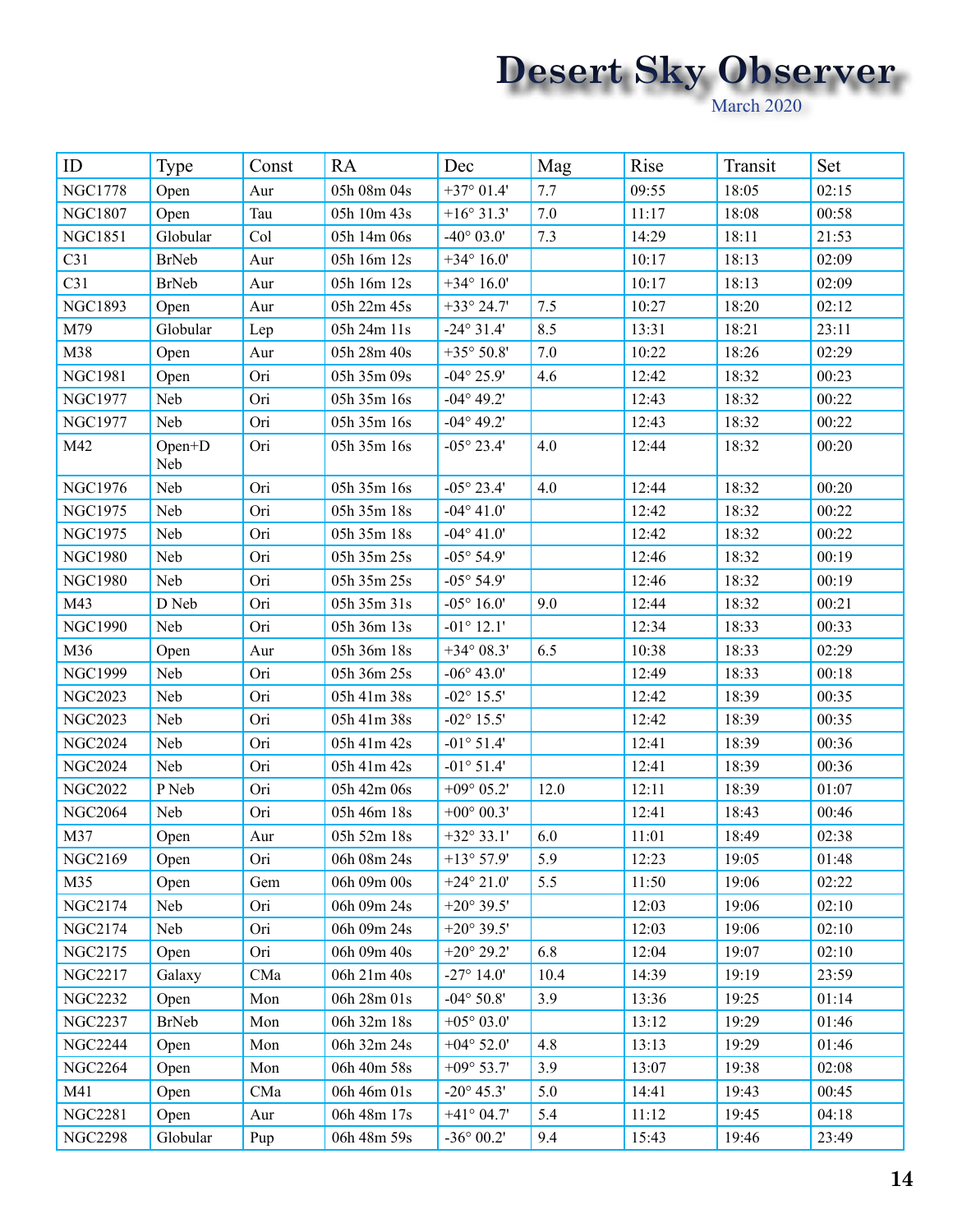| ID             | Type     | Const | <b>RA</b>                         | Dec                  | Mag  | Rise   | Transit | Set    |
|----------------|----------|-------|-----------------------------------|----------------------|------|--------|---------|--------|
| M50            | Open     | Mon   | 07h 02m 42s                       | $-08^{\circ} 23.0'$  | 7.0  | 14:20  | 20:00   | 01:39  |
| <b>NGC2343</b> | Open     | Mon   | 07h 08m 06s                       | $-10^{\circ} 37.0'$  | 6.7  | 14:32  | 20:05   | 01:38  |
| <b>NGC2362</b> | Open     | CMa   | 07h 18m 48s                       | $-24^{\circ} 57.0'$  | 4.1  | 15:28  | 20:16   | 01:04  |
| <b>NGC2384</b> | Open     | CMa   | 07h 25m 10s                       | $-21^{\circ} 01.3'$  | 7.4  | 15:21  | 20:22   | 01:24  |
| <b>NGC2396</b> | Open     | Pup   | 07h 28m 00s                       | $-11^{\circ} 43.0'$  | 7.0  | 14:55  | 20:25   | 01:55  |
| <b>NGC2392</b> | P Neb    | Gem   | 07h 29m 12s                       | $+20^{\circ} 55.0'$  | 9.2  | 13:22  | 20:26   | 03:31  |
| <b>NGC2414</b> | Open     | Pup   | 07h 33m 12s                       | $-15^{\circ} 27.1'$  | 7.9  | 15:11  | 20:30   | 01:49  |
| M47            | Open     | Pup   | 07h 36m 35s                       | $-14^{\circ} 29.0'$  | 4.5  | 15:12  | 20:34   | 01:55  |
| <b>NGC2438</b> | P Neb    | Pup   | 07h 41m 50s                       | $-14^{\circ} 44.1'$  | 10.0 | 15:18  | 20:39   | 02:00  |
| <b>NGC2440</b> | P Neb    | Pup   | 07h 41m 55s                       | $-18^{\circ} 12.5'$  | 11.0 | 15:28  | 20:39   | 01:49  |
| <b>NGC2451</b> | Open     | Pup   | $07h\ 45m\ 15s$                   | $-37^{\circ} 58.0'$  | 2.8  | 16:49  | 20:42   | 00:36  |
| <b>NGC2477</b> | Open     | Pup   | $07\mathrm{h}$ 52m $18\mathrm{s}$ | $-38^{\circ} 33.0'$  | 5.8  | 16:59  | 20:49   | 00:40  |
| <b>NGC2527</b> | Open     | Pup   | 08h 04m 58s                       | $-28^{\circ}$ 08.8'  | 6.5  | 16:25  | 21:02   | 01:38  |
| <b>NGC2547</b> | Open     | Vel   | 08h 10m 09s                       | $-49^{\circ}$ 12.9'  | 4.7  | 18:33  | 21:07   | 23:41  |
| <b>NGC2539</b> | Open     | Pup   | 08h 10m 37s                       | $-12^{\circ} 49.1'$  | 6.5  | 15:41  | 21:08   | 02:34  |
| <b>NGC2546</b> | Open     | Pup   | 08h 12m 15s                       | $-37^{\circ}35.7'$   | 6.3  | 17:14  | 21:09   | 01:05  |
| M48            | Open     | Hya   | 08h 13m 43s                       | $-05^{\circ} 45.0'$  | 5.5  | 15:24  | 21:11   | 02:58  |
| <b>NGC2541</b> | Galaxy   | Lyn   | 08h 14m 40s                       | $+49^{\circ} 03.7'$  | 11.8 | 11:33  | 21:12   | 06:50  |
| <b>NGC2567</b> | Open     | Pup   | 08h 18m 32s                       | $-30^{\circ} 38.3'$  | 7.4  | 16:49  | 21:16   | 01:42  |
| C85            | Open     | Vel   | 08h 40m 12s                       | $-53^{\circ} 04.0'$  | 2.5  | 19:53  | 21:37   | 23:21  |
| M44            | Open     | Cnc   | 08h 40m 24s                       | $+19^{\circ} 40.0'$  | 4.0  | 14:37  | 21:37   | 04:38  |
| <b>NGC2781</b> | Galaxy   | Hya   | 09h 11m 28s                       | $-14^{\circ} 49.0'$  | 11.5 | 16:48  | 22:08   | 03:29  |
| <b>NGC2768</b> | Galaxy   | UMa   | 09h 11m 37s                       | +60 $^{\circ}$ 02.2' | 10.0 | Circum | 22:09   | Circum |
| <b>NGC2910</b> | Open     | Vel   | 09h 30m 30s                       | $-52^{\circ} 55.1'$  | 7.2  | 20:41  | 22:27   | 00:14  |
| <b>NGC2968</b> | Galaxy   | Leo   | 09h 43m 12s                       | $+31^{\circ} 55.7'$  | 11.8 | 14:55  | 22:40   | 06:26  |
| <b>NGC2986</b> | Galaxy   | Hya   | 09h 44m 16s                       | $-21^{\circ} 16.7'$  | 10.9 | 17:41  | 22:41   | 03:42  |
| <b>NGC3132</b> | P Neb    | Vel   | 10h 07m 42s                       | $-40^{\circ} 26.0'$  | 9.4  | 19:25  | 23:05   | 02:45  |
| <b>NGC3201</b> | Globular | Vel   | 10h 17m 36s                       | $-46^{\circ} 25.0'$  | 6.7  | 20:15  | 23:15   | 02:14  |
| <b>NGC3242</b> | P Neb    | Hya   | 10h 24m 48s $-18^{\circ}$ 38.0'   |                      | 7.8  | 18:13  | 23:22   | 04:31  |
| <b>NGC3277</b> | Galaxy   | LMi   | 10h 32m 55s + 28° 30.6'           |                      | 11.7 | 15:58  | 23:30   | 07:01  |
| <b>NGC3330</b> | Open     | Vel   | 10h 38m 46s                       | $-54^{\circ}07.3'$   | 7.4  | 22:13  | 23:36   | 00:59  |
| <b>NGC3448</b> | Galaxy   | UMa   | 10h 54m 39s                       | $+54^{\circ} 18.3'$  | 11.7 | 12:34  | 23:52   | 11:09  |
| M97            | P Neb    | UMa   | 11h 14m 48s                       | $+55^{\circ} 01.1'$  | 12.0 | Circum | 00:12   | Circum |
| <b>NGC3599</b> | Galaxy   | Leo   | 11h 15m 27s                       | $+18^{\circ} 06.5'$  | 11.9 | 17:17  | 00:12   | 07:08  |
| <b>NGC3607</b> | Galaxy   | Leo   | 11h 16m 55s                       | $+18^{\circ} 03.0'$  | 10.0 | 17:19  | 00:14   | 07:09  |
| <b>NGC3610</b> | Galaxy   | UMa   | 11h 18m 25s                       | $+58^{\circ}$ 47.1'  | 10.8 | Circum | 00:15   | Circum |
| <b>NGC3672</b> | Galaxy   | Crt   | 11h 25m 02s                       | $-09^{\circ}$ 47.7'  | 11.0 | 18:47  | 00:22   | 05:57  |
| <b>NGC3705</b> | Galaxy   | Leo   | 11h 30m 07s                       | +09 $^{\circ}$ 16.5' | 11.0 | 17:58  | 00:27   | 06:56  |
| <b>NGC3953</b> | Galaxy   | UMa   | 11h 53m 49s                       | $+52^{\circ}$ 19.6'  | 10.1 | 14:26  | 00:51   | 11:15  |
| <b>NGC4036</b> | Galaxy   | UMa   | 12h 01m 27s                       | $+61^{\circ} 53.7'$  | 10.6 | Circum | 00:58   | Circum |
| <b>NGC4147</b> | Globular | Com   | 12h 10m 06s                       | $+18^{\circ} 32.5'$  | 10.3 | 18:10  | 01:07   | 08:04  |
| <b>NGC4236</b> | S Gal    | Dra   | 12h 16m 42s                       | +69 $^{\circ}$ 28.0' | 9.7  | Circum | 01:14   | Circum |
| <b>NGC4233</b> | Galaxy   | Vir   | 12h 17m 08s                       | $+07^{\circ} 37.4'$  | 11.9 | 18:50  | 01:14   | 07:38  |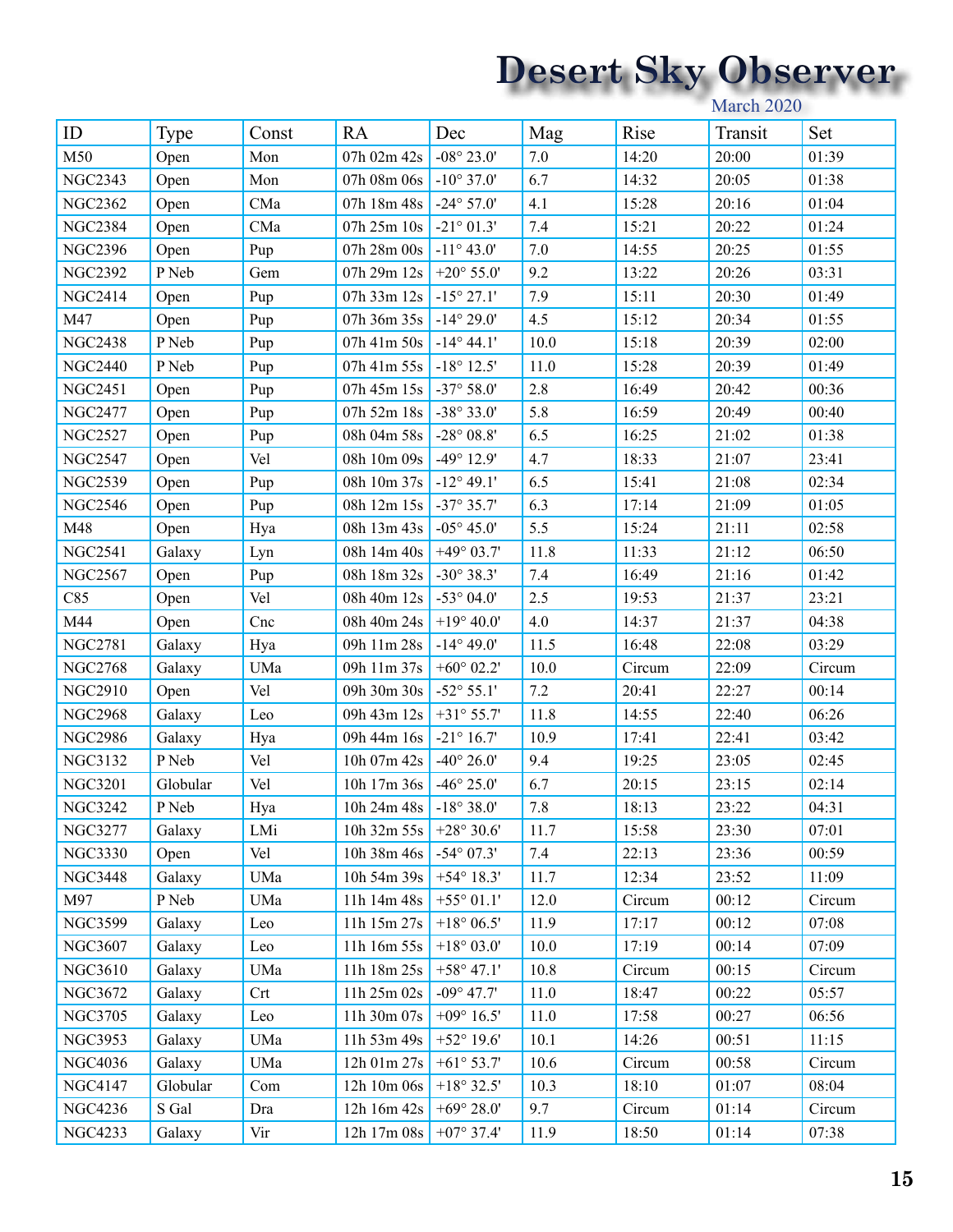| ID             | Type     | Const      | <b>RA</b>              | Dec                  | Mag      | Rise  | Transit | Set   |
|----------------|----------|------------|------------------------|----------------------|----------|-------|---------|-------|
| M106           | Galaxy   | CVn        | 12h 18m 58s            | $+47^{\circ}$ 18.2'  | 9.1      | 15:56 | 01:16   | 10:36 |
| <b>NGC4274</b> | Galaxy   | Com        | 12h 19m 51s            | $+29^{\circ} 36.8'$  | 10.4     | 17:41 | 01:17   | 08:53 |
| M100           | Galaxy   | Com        | 12h 22m 55s            | $+15^{\circ} 49.3'$  | 10.1     | 18:32 | 01:20   | 08:08 |
| <b>NGC4340</b> | Galaxy   | Com        | 12h 23m 35s            | $+16^{\circ} 43.3'$  | 11.0     | 18:30 | 01:21   | 08:11 |
| <b>NGC4361</b> | P Neb    | Crv        | 12h 24m 31s            | $-18^{\circ}$ 47.0'  | $10.0\,$ | 20:13 | 01:21   | 06:30 |
| M86            | Galaxy   | Vir        | 12h 26m 12s            | $+12^{\circ} 56.7'$  | 9.9      | 18:44 | 01:23   | 08:03 |
| M87            | Galaxy   | Vir        | 12h 30m 49s            | $+12^{\circ} 23.4'$  | 9.6      | 18:50 | 01:28   | 08:06 |
| <b>NGC4528</b> | Galaxy   | Vir        | 12h 34m 06s            | $+11^{\circ} 19.2'$  | 11.7     | 18:56 | 01:31   | 08:06 |
| M91            | Galaxy   | Com        | 12h 35m 27s            | $+14^{\circ} 29.7'$  | 10.9     | 18:48 | 01:32   | 08:16 |
| <b>NGC4546</b> | Galaxy   | Vir        | 12h 35m 29s            | $-03^{\circ}$ 47.5'  | 10.3     | 19:40 | 01:32   | 07:25 |
| M68            | Globular | Hya        | 12h 39m 28s            | $-26^{\circ}$ 44.5'  | 9.0      | 20:55 | 01:36   | 06:18 |
| <b>NGC4691</b> | Galaxy   | Vir        | 12h 48m 14s            | -03 $^{\circ}$ 20.0' | 11.2     | 19:52 | 01:45   | 07:39 |
| <b>NGC4753</b> | Galaxy   | Vir        | 12h 52m 22s            | $-01^{\circ} 12.0'$  | 9.9      | 19:50 | 01:49   | 07:49 |
| <b>NGC4762</b> | Galaxy   | Vir        | 12h 52m 56s            | $+11^{\circ} 13.8'$  | 10.2     | 19:16 | 01:50   | 08:24 |
| <b>NGC4936</b> | Galaxy   | Cen        | 13h 04m 17s            | $-30^{\circ}31.5'$   | 11.3     | 21:34 | 02:01   | 06:29 |
| M53            | Globular | Com        | 13h 12m 55s            | $+18^{\circ} 10.1'$  | 8.5      | 19:14 | 02:10   | 09:05 |
| M53            | Globular | Com        | 13h 12m 55s            | $+18^{\circ} 10.1'$  | 8.5      | 19:14 | 02:10   | 09:05 |
| <b>NGC5018</b> | Galaxy   | Vir        | 13h 13m 01s            | $-19^{\circ}31.1'$   | 10.8     | 21:04 | 02:10   | 07:16 |
| <b>NGC5053</b> | Globular | Com        | 13h 16m 27s            | $+17^{\circ} 41.8'$  | 9.8      | 19:19 | 02:13   | 09:07 |
| <b>NGC5053</b> | Globular | Com        | 13h 16m 27s            | $+17^{\circ} 41.8'$  | 9.8      | 19:19 | 02:13   | 09:07 |
| <b>NGC5139</b> | Globular | Cen        | 13h 26m 48s            | $-47^{\circ} 29.0'$  | 3.6      | 23:33 | 02:24   | 05:14 |
| HR5144         | Triple   | Boo        | 13h 40m 40s            | $+19^{\circ} 57.3'$  | 5.8      | 19:36 | 02:38   | 09:39 |
| HR5144         | Triple   | Boo        | 13h 40m 40s            | $+19^{\circ} 57.3'$  | 5.8      | 19:36 | 02:38   | 09:39 |
| M <sub>3</sub> | Globular | CVn        | 13h 42m 11s            | $+28^{\circ} 22.5'$  | 7.0      | 19:08 | 02:39   | 10:10 |
| <b>NGC5286</b> | Globular | Cen        | 13h 46m 24s            | $-51^{\circ} 22.0'$  | 7.6      | 00:34 | 02:43   | 04:52 |
| <b>NGC5307</b> | P Neb    | Cen        | 13h 51m 03s            | $-51^{\circ}$ 12.3'  | 12.0     | 00:37 | 02:48   | 04:59 |
| <b>NGC5354</b> | Galaxy   | CVn        | 13h 53m 27s            | $+40^{\circ}$ 18.1'  | 11.5     | 18:22 | 02:50   | 11:18 |
| <b>NGC5427</b> | Galaxy   | Vir        | 14h 03m 26s            | $-06^{\circ} 01.8'$  | 11.4     | 21:14 | 03:00   | 08:46 |
| <b>NGC5474</b> | Galaxy   | UMa        | 14h 05m 02s +53° 39.7' |                      | 10.9     | 16:07 | 03:02   | 13:57 |
| <b>NGC5466</b> | Globular | <b>Boo</b> | 14h 05m 28s            | $+28^{\circ} 31.9'$  | 9.1      | 19:31 | 03:02   | 10:34 |
| <b>NGC5466</b> | Globular | Boo        | 14h 05m 28s            | $+28^{\circ} 31.9'$  | 9.1      | 19:31 | 03:02   | 10:34 |
| <b>NGC5460</b> | Open     | Cen        | 14h 07m 27s            | $-48^{\circ} 20.6'$  | 5.6      | 00:22 | 03:04   | 05:47 |
| HR5362         | Dbl      | Lup        | 14h 20m 10s            | $-43^{\circ} 03.5'$  | 5.6      | 23:53 | 03:17   | 06:41 |
| HR5362         | Dbl      | Lup        | 14h 20m 10s            | $-43^{\circ}$ 03.5'  | 5.6      | 23:53 | 03:17   | 06:41 |
| HR5409         | Triple   | Vir        | 14h 28m 12s            | $-02^{\circ} 13.6'$  | 4.8      | 21:29 | 03:25   | 09:22 |
| HR5409         | Triple   | Vir        | 14h 28m 12s            | $-02^{\circ} 13.6'$  | 4.8      | 21:29 | 03:25   | 09:22 |
| <b>NGC5634</b> | Globular | Vir        | 14h 29m 37s            | $-05^{\circ} 58.6'$  | 9.6      | 21:40 | 03:27   | 09:13 |
| <b>NGC5660</b> | Galaxy   | Boo        | 14h 29m 50s            | $+49^{\circ}37.3'$   | 11.8     | 17:42 | 03:27   | 13:12 |
| <b>NGC5668</b> | Galaxy   | Vir        | 14h 33m 24s            | $+04^{\circ} 27.0'$  | 11.5     | 21:15 | 03:30   | 09:45 |
| <b>NGC5694</b> | Globular | Hya        | 14h 39m 36s            | $-26^{\circ}32.0'$   | 10.2     | 22:54 | 03:37   | 08:19 |
| <b>NGC5713</b> | Galaxy   | Vir        | 14h 40m 11s            | $-00^{\circ}$ 17.4'  | 11.4     | 21:35 | 03:37   | 09:39 |
| <b>NGC5806</b> | Galaxy   | Vir        | 15h 00m 00s            | $+01^{\circ} 53.4'$  | 11.6     | 21:49 | 03:57   | 10:05 |
| <b>NGC5812</b> | Galaxy   | Lib        | 15h 00m 56s            | $-07^{\circ} 27.4'$  | 11.2     | 22:16 | 03:58   | 09:40 |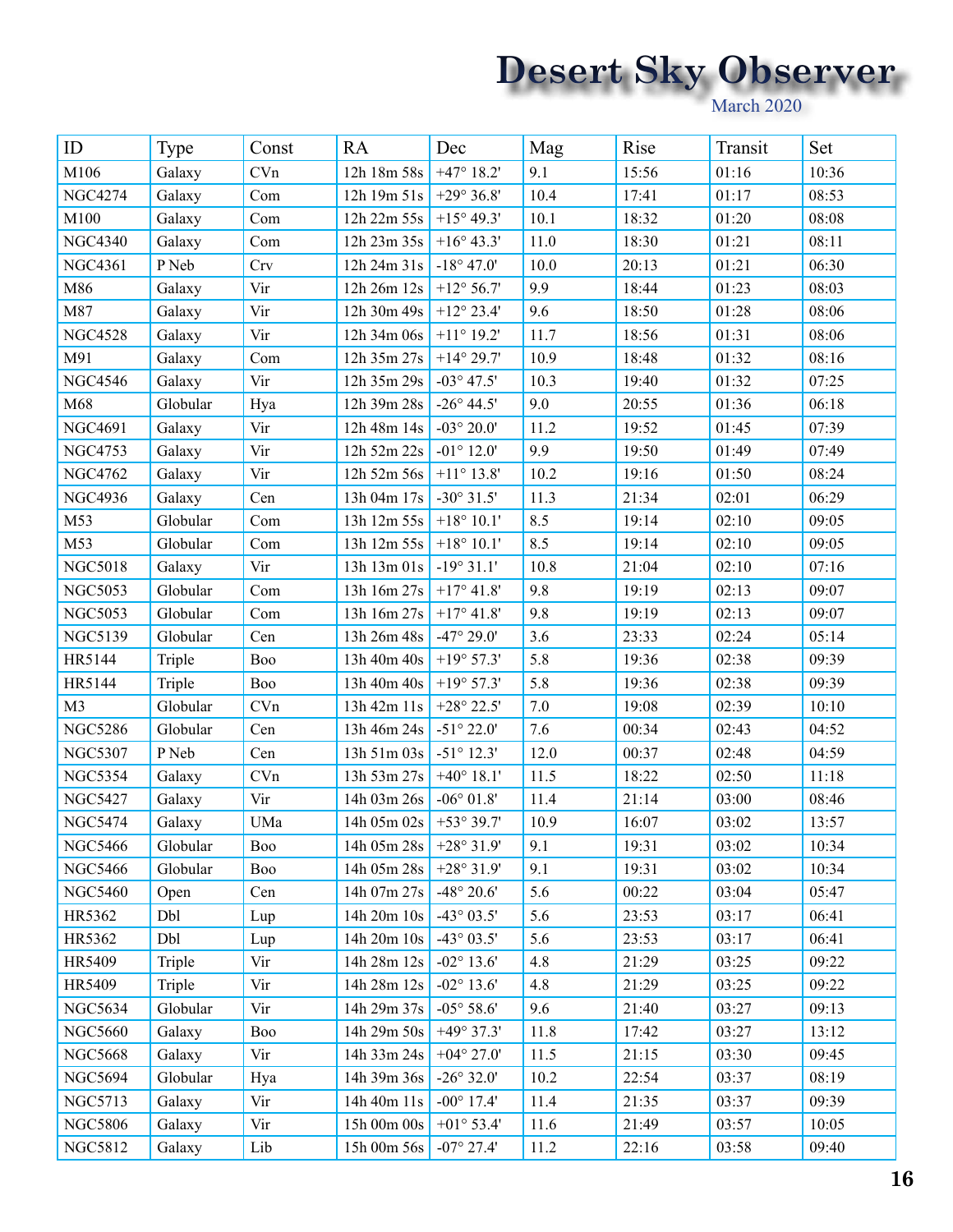| ID             | Type     | Const | <b>RA</b>                                    | Dec                  | Mag  | Rise  | Transit | Set   |
|----------------|----------|-------|----------------------------------------------|----------------------|------|-------|---------|-------|
| <b>NGC5824</b> | Globular | Lup   | $15h$ 03m $59s$                              | $-33^{\circ}$ 04.1'  | 9.0  | 23:44 | 04:01   | 08:18 |
| <b>NGC5824</b> | Globular | Lup   | 15h 03m 59s                                  | $-33^{\circ} 04.1'$  | 9.0  | 23:44 | 04:01   | 08:18 |
| <b>NGC5885</b> | Galaxy   | Lib   | 15h 15m 04s                                  | $-10^{\circ} 05.1'$  | 11.7 | 22:37 | 04:12   | 09:47 |
| <b>NGC5882</b> | P Neb    | Lup   | $15h\ 16m\ 50s$                              | $-45^{\circ} 38.9'$  | 11.0 | 01:08 | 04:14   | 07:19 |
| <b>NGC5897</b> | Globular | Lib   | 15h 17m 24s                                  | $-21^{\circ} 00.6'$  | 8.6  | 23:13 | 04:14   | 09:16 |
| M <sub>5</sub> | Globular | Ser   | 15h 18m 33s                                  | +02 $^{\circ}$ 04.9' | 7.0  | 22:07 | 04:16   | 10:24 |
| <b>NGC5927</b> | Globular | Lup   | $15h\,28m\,00s$                              | $-50^{\circ}$ 40.3'  | 8.3  | 02:07 | 04:25   | 06:43 |
| <b>NGC5927</b> | Globular | Lup   | $15\mathrm{h}$ $28\mathrm{m}$ $00\mathrm{s}$ | $-50^{\circ}$ 40.3'  | 8.3  | 02:07 | 04:25   | 06:43 |
| <b>NGC5946</b> | Globular | Nor   | 15h 35m 28s                                  | $-50^{\circ} 39.5'$  | 9.6  | 02:14 | 04:32   | 06:50 |
| <b>NGC5946</b> | Globular | Nor   | 15h 35m 28s                                  | $-50^{\circ} 39.5'$  | 9.6  | 02:14 | 04:32   | 06:50 |
| <b>NGC5986</b> | Globular | Lup   | 15h 46m 04s                                  | $-37^{\circ}$ 47.1'  | 7.1  | 00:49 | 04:43   | 08:38 |
| NGC6067        | Open     | Nor   | 16h 13m 11s                                  | $-54^{\circ} 13.1'$  | 5.6  | 03:49 | 05:10   | 06:31 |
| NGC6067        | Open     | Nor   | 16h 13m 11s                                  | $-54^{\circ} 13.1'$  | 5.6  | 03:49 | 05:10   | 06:31 |
| <b>NGC6093</b> | Globular | Sco   | 16h 17m 03s                                  | $-22^{\circ} 58.5'$  | 7.2  | 00:19 | 05:14   | 10:09 |
| M80            | Globular | Sco   | 16h 17m 03s                                  | $-22^{\circ} 58.5'$  | 8.5  | 00:19 | 05:14   | 10:09 |
| <b>NGC6093</b> | Globular | Sco   | 16h 17m 03s                                  | $-22^{\circ} 58.5'$  | 7.2  | 00:19 | 05:14   | 10:09 |
| M4             | Globular | Sco   | 16h 23m 35s                                  | $-26^{\circ}31.5'$   | 7.5  | 00:38 | 05:21   | 10:03 |
| <b>NGC6121</b> | Globular | Sco   | 16h 23m 35s                                  | $-26^{\circ}31.5'$   | 5.9  | 00:38 | 05:21   | 10:03 |
| <b>NGC6121</b> | Globular | Sco   | 16h 23m 35s                                  | $-26^{\circ}31.5'$   | 5.9  | 00:38 | 05:21   | 10:03 |
| <b>NGC6124</b> | Open     | Sco   | 16h 25m 36s                                  | $-40^{\circ} 40.0'$  | 5.8  | 01:44 | 05:23   | 09:01 |
|                |          |       |                                              |                      |      |       |         |       |
|                |          |       |                                              |                      |      |       |         |       |
|                |          |       |                                              |                      |      |       |         |       |
|                |          |       |                                              |                      |      |       |         |       |
|                |          |       |                                              |                      |      |       |         |       |
|                |          |       |                                              |                      |      |       |         |       |
|                |          |       |                                              |                      |      |       |         |       |
|                |          |       |                                              |                      |      |       |         |       |
|                |          |       |                                              |                      |      |       |         |       |
|                |          |       |                                              |                      |      |       |         |       |
|                |          |       |                                              |                      |      |       |         |       |
|                |          |       |                                              |                      |      |       |         |       |
|                |          |       |                                              |                      |      |       |         |       |
|                |          |       |                                              |                      |      |       |         |       |
|                |          |       |                                              |                      |      |       |         |       |
|                |          |       |                                              |                      |      |       |         |       |
|                |          |       |                                              |                      |      |       |         |       |
|                |          |       |                                              |                      |      |       |         |       |
|                |          |       |                                              |                      |      |       |         |       |
|                |          |       |                                              |                      |      |       |         |       |
|                |          |       |                                              |                      |      |       |         |       |
|                |          |       |                                              |                      |      |       |         |       |
|                |          |       |                                              |                      |      |       |         |       |